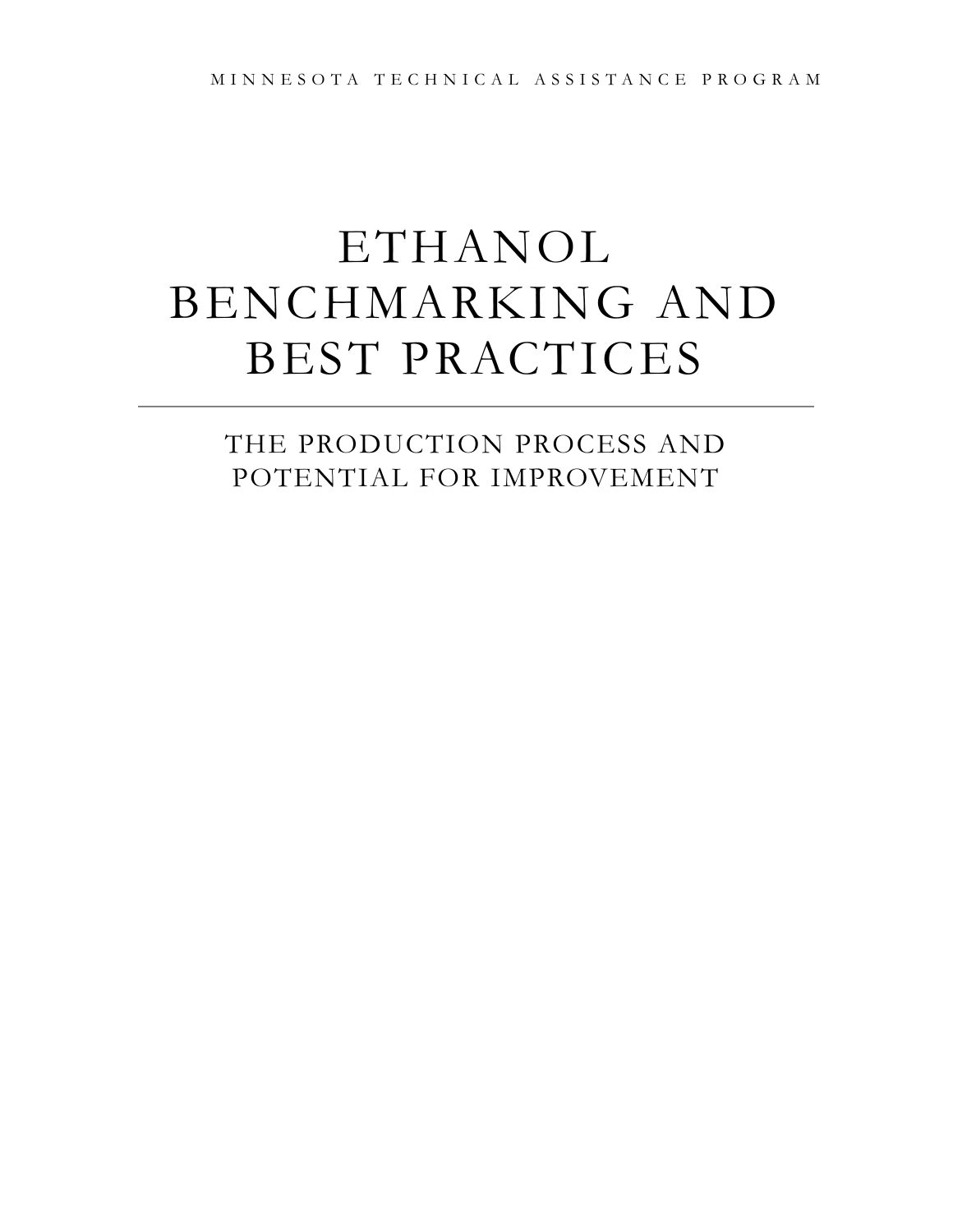| <b>TABLE OF CONTENTS</b>                                                                                                                                                                                                       |  |
|--------------------------------------------------------------------------------------------------------------------------------------------------------------------------------------------------------------------------------|--|
|                                                                                                                                                                                                                                |  |
|                                                                                                                                                                                                                                |  |
|                                                                                                                                                                                                                                |  |
|                                                                                                                                                                                                                                |  |
|                                                                                                                                                                                                                                |  |
|                                                                                                                                                                                                                                |  |
|                                                                                                                                                                                                                                |  |
|                                                                                                                                                                                                                                |  |
|                                                                                                                                                                                                                                |  |
|                                                                                                                                                                                                                                |  |
|                                                                                                                                                                                                                                |  |
|                                                                                                                                                                                                                                |  |
|                                                                                                                                                                                                                                |  |
|                                                                                                                                                                                                                                |  |
|                                                                                                                                                                                                                                |  |
|                                                                                                                                                                                                                                |  |
|                                                                                                                                                                                                                                |  |
|                                                                                                                                                                                                                                |  |
|                                                                                                                                                                                                                                |  |
|                                                                                                                                                                                                                                |  |
|                                                                                                                                                                                                                                |  |
|                                                                                                                                                                                                                                |  |
|                                                                                                                                                                                                                                |  |
|                                                                                                                                                                                                                                |  |
|                                                                                                                                                                                                                                |  |
|                                                                                                                                                                                                                                |  |
| Diagram 3: Minnesota Ethanol facilities and Corresponding Areas Where Ground Water Supplies are Lmited  16                                                                                                                     |  |
|                                                                                                                                                                                                                                |  |
|                                                                                                                                                                                                                                |  |
|                                                                                                                                                                                                                                |  |
|                                                                                                                                                                                                                                |  |
|                                                                                                                                                                                                                                |  |
| Table 4: Trends in Monitoring Requirements based on Permit Expiration Date (5 years after issuance)*  19                                                                                                                       |  |
|                                                                                                                                                                                                                                |  |
|                                                                                                                                                                                                                                |  |
|                                                                                                                                                                                                                                |  |
| Segregation of Non-Contact and Process Waters manufactured and the content of Non-Contact and Process Waters manufactured and the set of Non-Contact and Process Waters manufactured and the set of Non-Contact and Process Wa |  |
| Zero Discharge of Process Water manufactured and contain an according to the 21 and 21                                                                                                                                         |  |
|                                                                                                                                                                                                                                |  |
|                                                                                                                                                                                                                                |  |
|                                                                                                                                                                                                                                |  |
|                                                                                                                                                                                                                                |  |
|                                                                                                                                                                                                                                |  |
|                                                                                                                                                                                                                                |  |
|                                                                                                                                                                                                                                |  |
|                                                                                                                                                                                                                                |  |
|                                                                                                                                                                                                                                |  |
|                                                                                                                                                                                                                                |  |
| Heat Recovery from TO/RTO manufactured and the control of the Tolerand Control of the Heat Recovery from TO/RTO                                                                                                                |  |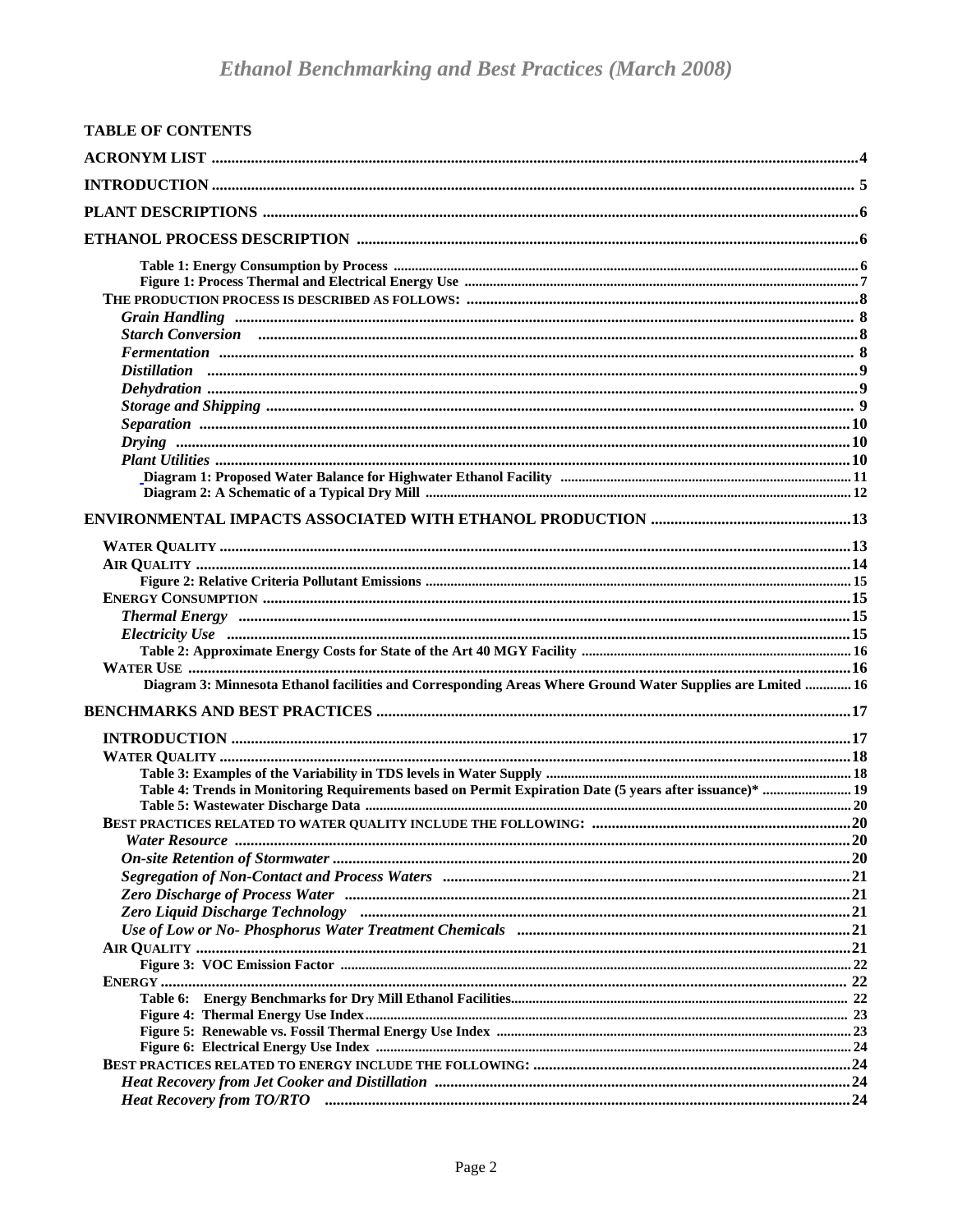| Use of Renewable Energy manufactured and the contract of Renewable Energy manufactured and the contract of Renewable Energy manufactured and the contract of Renewable Energy manufactured and the contract of the contract of |  |
|--------------------------------------------------------------------------------------------------------------------------------------------------------------------------------------------------------------------------------|--|
|                                                                                                                                                                                                                                |  |
|                                                                                                                                                                                                                                |  |
|                                                                                                                                                                                                                                |  |
|                                                                                                                                                                                                                                |  |
|                                                                                                                                                                                                                                |  |
|                                                                                                                                                                                                                                |  |
|                                                                                                                                                                                                                                |  |
|                                                                                                                                                                                                                                |  |
|                                                                                                                                                                                                                                |  |
|                                                                                                                                                                                                                                |  |
|                                                                                                                                                                                                                                |  |
|                                                                                                                                                                                                                                |  |
|                                                                                                                                                                                                                                |  |
| Public Records of Water Use manufactured and contact the control of the control of the Records of Water Use manufactured and the control of the control of the control of the control of the control of the control of the con |  |
|                                                                                                                                                                                                                                |  |
|                                                                                                                                                                                                                                |  |
|                                                                                                                                                                                                                                |  |
|                                                                                                                                                                                                                                |  |
|                                                                                                                                                                                                                                |  |
|                                                                                                                                                                                                                                |  |
|                                                                                                                                                                                                                                |  |
|                                                                                                                                                                                                                                |  |
|                                                                                                                                                                                                                                |  |
|                                                                                                                                                                                                                                |  |
|                                                                                                                                                                                                                                |  |
|                                                                                                                                                                                                                                |  |
|                                                                                                                                                                                                                                |  |
|                                                                                                                                                                                                                                |  |
|                                                                                                                                                                                                                                |  |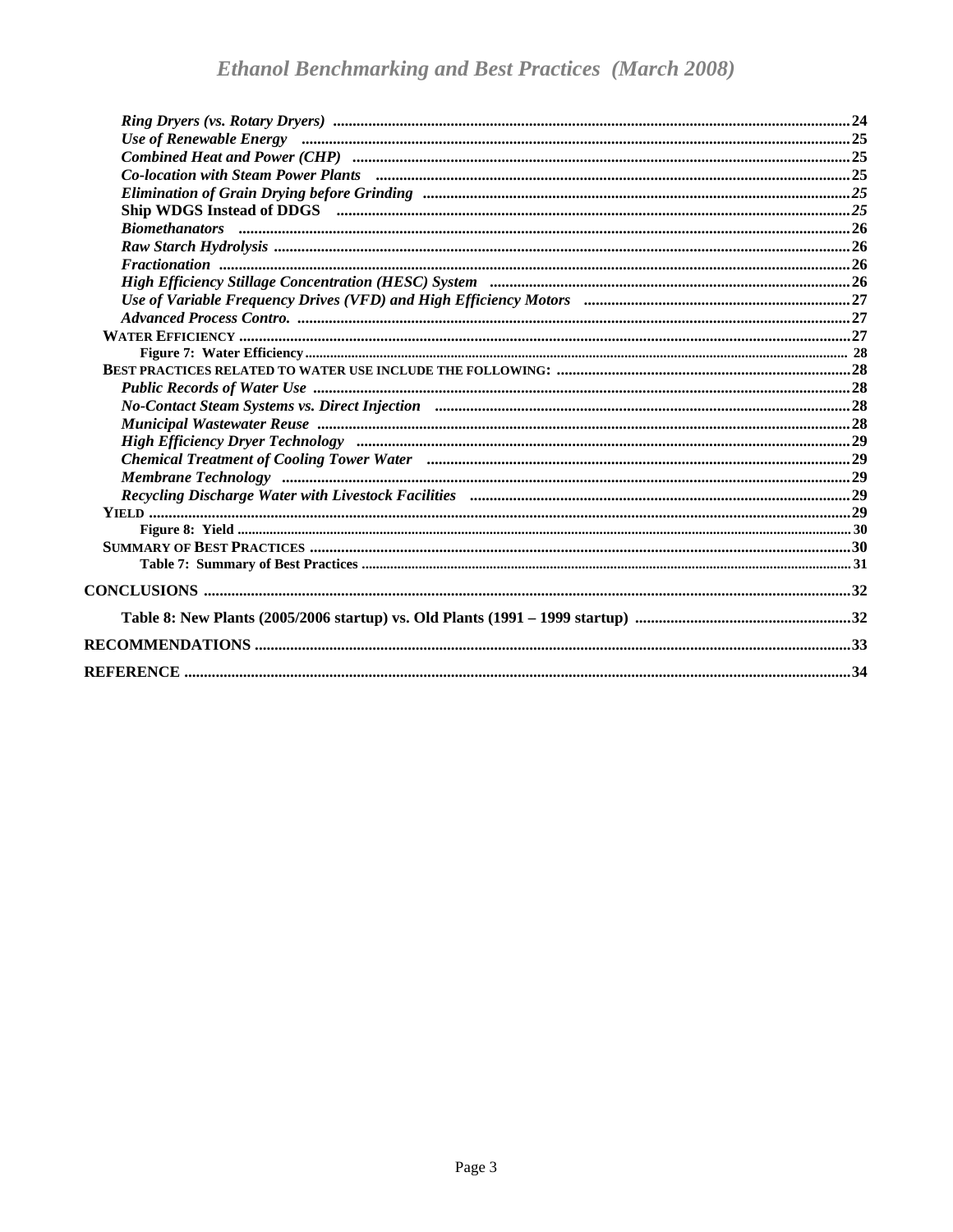#### **ACRONYM LIST**

<span id="page-3-0"></span>**BACT –** Best Achievable Control Technology **BOD –** Biological Oxygen Demand **Btu –** British thermal unit **CBOD5 –** 5-Day Carbonaceous Biological Oxygen Demand **CCX** – Chicago Climate Exchange **CO2** – Carbon Dioxide **CO** –Carbon Monoxide **CLS –** Cold Lime Softening **CHP –** Combined Heat and Power **DDGS –** Dried Distillers Grains with Solubles **DNR –** Department of Natural Resources **DOE –** Department of Energy **EPAct –** Energy Policy Act of 1992 **EAW –** Environmental Assessment worksheet **EPA –** Environmental Protection Agency **F –** Fahrenheit **gal –** gallon **HESC –** High Efficiency Stillage Concentration **HP –** Horsepower **HRSG –** Heat Recovery Steam Generator **IATP –** Institute for Agriculture and Trade Policy **kW –** Kilowatt **kWh –** Kilowatt Hours **lb/hr –** Pounds per Hour **LDAR –** Leak Detection and Repair **MDA –** Minnesota Department of Agriculture **mg/l –** milligrams per liter **meq/l –** milliequivalents per liter **MTBE –** Methyl Tertiary Butyl Ether **MMBtu –** Million British Thermal Units **MGD –** Million Gallons per Day **MnTAP –** Minnesota Technical Assistance Program **MPCA –** Minnesota Pollution Control Agency **MGY –** Million Gallons per Year **MWWTP –** Municipal Wastewater Treatment Plant **NPDES –** National Pollutant Discharge Elimination System **NOx –** Nitrogen Oxide **PM –** Particulate Matter

 $PM_{10}$  – Particulate Matter less than 10 microns **RO –** Reverse Osmosis **RTO –** Regenerative Thermal Oxidizer **SDS –** State Disposal System **TO –** Thermal Oxidizer **TDS –** Total Dissolved Solids **TSS –** Total Suspended Solids **µmhos/cm –** micromhos per centimeter **VFD –** Variable Frequency Drives **VOC –** Volatile Organic Compounds

**WDGS –** Wet Distillers Grains with Solubles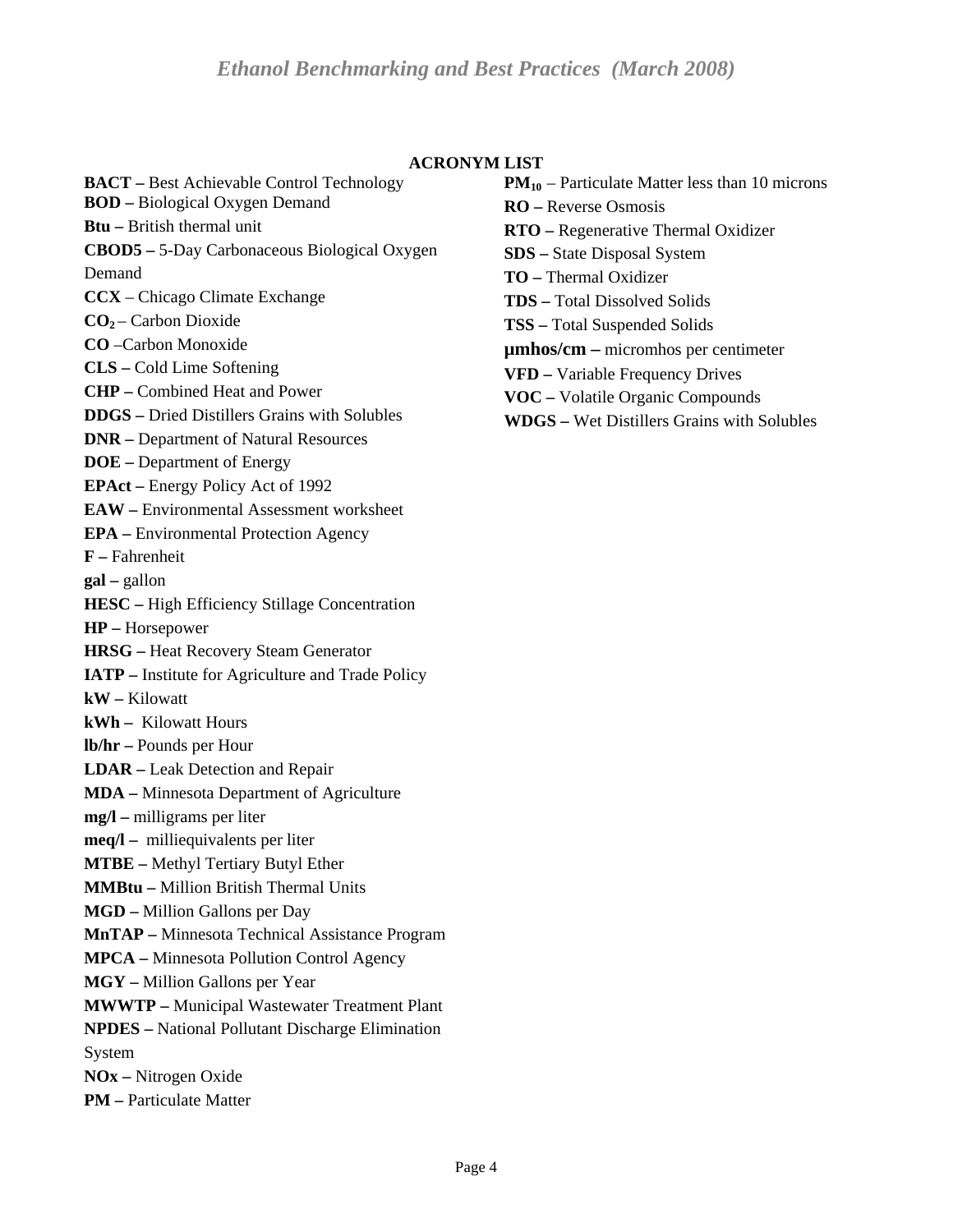## <span id="page-4-0"></span>**INTRODUCTION**

The *Ethanol Benchmarking and Best Practices* study provides an overview of the ethanol production process and some information on potential environmental issues related to the process. This study also introduces some concepts for improvements in the use of resources including energy, water, and reducing environmental impacts. Additionally, it is intended to educate others outside the ethanol industry of the challenges faced by facilities to conserve resources.

 Ethanol production in Minnesota is growing at a fast pace. In 1988, ethanol was first used as an oxygenate in gasoline to reduce carbon monoxide emissions. By 2004, many states had banned Methyl Tertiary Butyl Ether (MTBE) as an oxygenate in fuel replacing it with ethanol. In 1980, the United States produced 175 million gallons of ethanol; in 2007, the annual total is expected to be 7.5 billion gallons.<sup>[1](#page-33-1)</sup> First generation ethanol plants in Minnesota were typically producing 20 million gallons per year (MGY), but the current trend is towards larger plants. Plants permitted more recently have capacities in the range of 55-70 MGY and some approved for construction will have capacities greater than 100 MGY.

 The benchmarks and best practices presented focus primarily on dry mill facilities, since most of the facilities in Minnesota are dry mill. Due to limited access to facilities, it was difficult to determine exactly how many of these best practices are in place in Minnesota facilities. Even though all best practices have been demonstrated in some facilities, they may not be practical for all facilities. Many practices may also apply to wet mill facilities but their applicability was not reviewed during this process. Excellent resources exist that provide guidance on energy efficiency related to the wet milling industry. $2$ 

 There are three major design firms that have built most of the facilities in Minnesota and each design has features that make them unique. Whether a facility uses a best practice listed in this report can be dependent on the design firm used.

 This study focused on the operation of the ethanol plant. There are many important issues related to ethanol production that are not addressed in this report. They include discussions about cellulosic ethanol, climate change, and impacts from increased corn production such as soil erosion, runoff, and water use for crop irrigation.

This report provides a comparison of newer and older facilities in Minnesota by addressing the following questions:

- Does the data show that new facilities use fewer resources than older facilities?
- Can retrofits be made to older facilities to improve performance?
- Do the potential savings justify significant capital investment in facilities?
- Can low cost actions be taken to reduce consumption of energy, water, or reduce environmental impact?
- What areas need support and where can the Minnesota Technical Assistance Program (MnTAP) provide support?

 Benchmarks provide a numerical standard for comparison while best practices are techniques or processes that have demonstrated a desired result. For this study, the benchmarks and best practices focused on indicators of reduced resource use or environmental impact. Benchmarks include volatile organic compound (VOC) emissions in tons per million gallons of ethanol, ethanol yield in gallons per bushel of corn, energy use in British Thermal Units (Btu) or kilowatt hours (kWh) per gallon ethanol, and water efficiency in gallons of water per gallon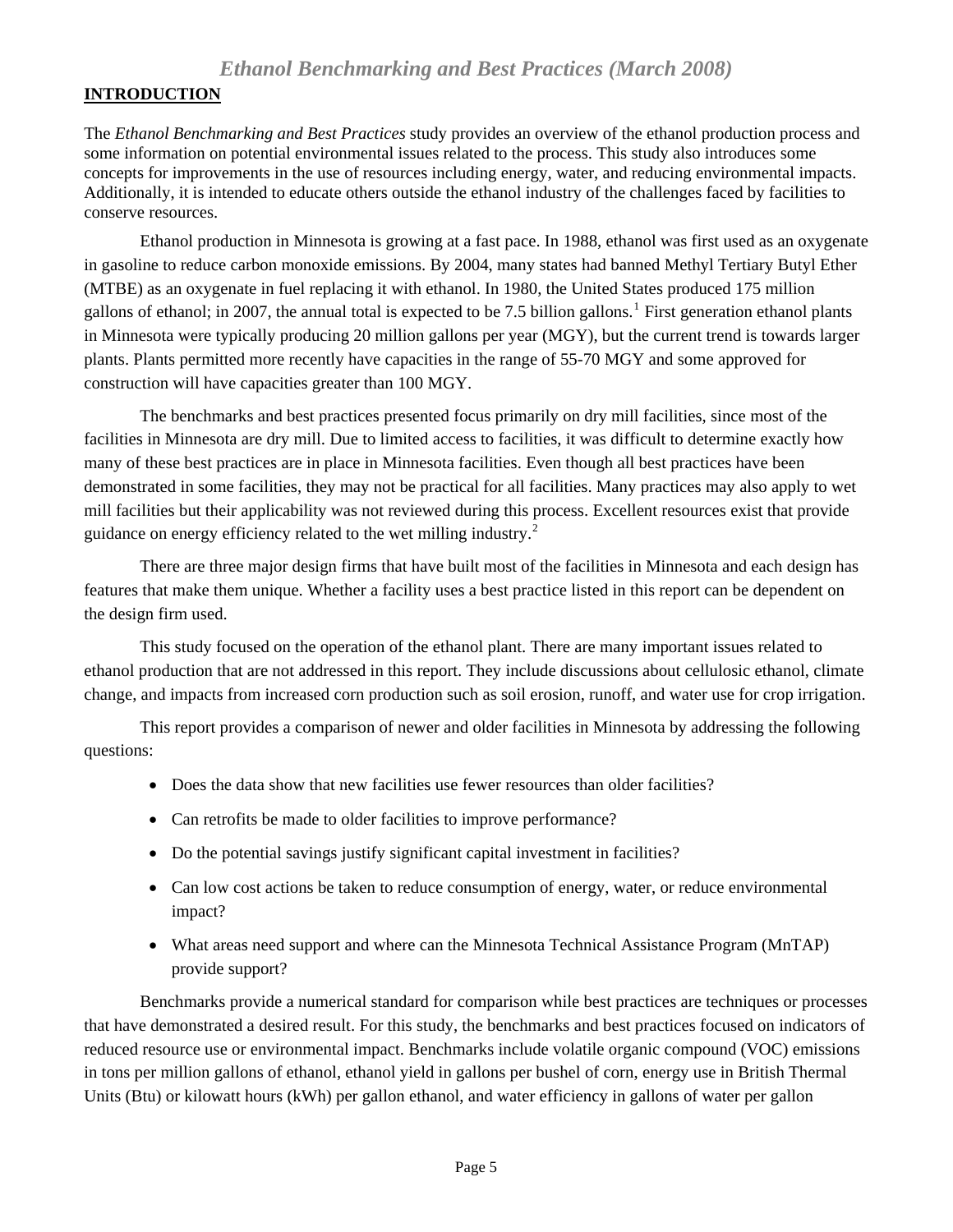<span id="page-5-0"></span>ethanol. Best practices include processes or equipment modifications that achieve reduced water use, energy use, or create less impact on the environment.

 The majority of facility information was obtained from 2006 annual data found in publicly available data sources. For one facility, 2005 data was used because 2006 data was incomplete. Site visits were used to validate best practices and to potentially assist facilities with energy efficiency or pollution prevention practices. Information was shared allowing facilities to see what areas they excel at or where performance improvements could be implemented. All private data collected on specific facilities was kept confidential and will not be shared with others outside MnTAP.

 MnTAP would like to thank all the companies that took the time to discuss their operations and provide benchmark data. MnTAP would also like to thank Natural Resource Group for their support in promoting this project and providing technical support.

#### **PLANT DESCRIPTIONS**

This study included 14 operating dry mill ethanol facilities in Minnesota and one in Wisconsin. The average production rate for a facility in Minnesota for 2006 was 34 MGY. The review included site visits to all facilities willing to participate and phone or email discussions with others. These facilities had original start up dates that ranged from 1991 to 2006, but there was a gap from 2000 to 2004 where no new Minnesota facilities started production. It was expected that some of the older facilities would not have the state of the art technology of the newer facilities. As a starting point, the facilities with start up dates from 1991 to 1999 were considered "old" and the facilities with start up dates of 2005 to 2006 were considered "new".

#### **ETHANOL PROCESS DESCRIPTION**

The following provides a basic description of the dry mill ethanol process. Diagram 1, provided at the end of this section, provides a schematic of the typical dry mill process. The diagram provides information on the processes where significant energy, water, or environmental impact occurs.

 Figure 1 and Table 1 display the thermal and electrical energy consumption by each process in a typical state of the art 40 MGY facility.<sup>[3](#page-33-0)</sup> These estimates are based on a computer modeling program from the Agricultural Research Service using inputs from ethanol facilities, equipment suppliers, and engineers working in the industry.

**%** 

|                          |                               |             |                 |                |                  |                                  |                         | 70                            |  |
|--------------------------|-------------------------------|-------------|-----------------|----------------|------------------|----------------------------------|-------------------------|-------------------------------|--|
| <b>Process</b>           | <b>Major Equipment</b>        | Elec.<br>kW | Steam,<br>lb/hr | Nat Gas.<br>СF | Elec,<br>Btu/gal | <b>Thermal</b><br><b>Btu/gal</b> | <b>Total</b><br>Btu/gal | <b>Total</b><br><b>Energy</b> |  |
|                          | Hammermills, Conveyors, Dust  |             |                 | $\Omega$       |                  |                                  |                         |                               |  |
| Grain Handling           | Collectors, Fans              | 443         | $\Omega$        |                | 352              | $\Omega$                         | 352                     | 1%                            |  |
| <b>Starch Conversion</b> | Pumps, Jet Cooker, Agitators  | 167         | 23,582          | 0              | 133              | 5.544                            | 5,677                   | 16%                           |  |
| Fermentation             | Agitators, Pumps              | 292         | $\theta$        |                | 231              | 0                                | 231                     | 1%                            |  |
| <i>Distillation</i>      | Reboilers, Columns            | 25          | 25,172          |                | 20               | 12,884                           | 12,904                  | 37%                           |  |
| Dehydration              | Mole Sieve, Pumps             | 16          | 526             | 0              | 13               | 257                              | 270                     | 1%                            |  |
| Separation (Note 1)      | Centrifuge, Evaporators       | 1.168       | $\Omega$        |                | 926              | $\Omega$                         | 926                     | 3%                            |  |
| Drying                   | Drvers                        | 1.176       | $\Omega$        | 165,000        | 933              | 13,914                           | 14,847                  | 42%                           |  |
|                          | Thermal Oxidizer, Cooling     |             |                 |                |                  |                                  |                         |                               |  |
| Utilities (Note 2)       | Tower, Air Compressor, Boiler | 570         | $\Omega$        | 0              | $\Omega$         | $\Omega$                         | $\Omega$                | 0%                            |  |
|                          | Total                         | 3,858       | 49,280          | 165,000        | 2.608            | 32,600                           | 35,208                  |                               |  |

#### **Table 1: Energy Consumption by Process**

#### **Notes:**

1) Evaporator steam use is allocated to the distillation process because steam is recovered from the rectifier.

2) This process assumes a TO/HRSG combination. Natural gas use for TO is not shown because HRSG uses waste heat from TO exhaust. Electrical energy for utilities is allocated over all processes.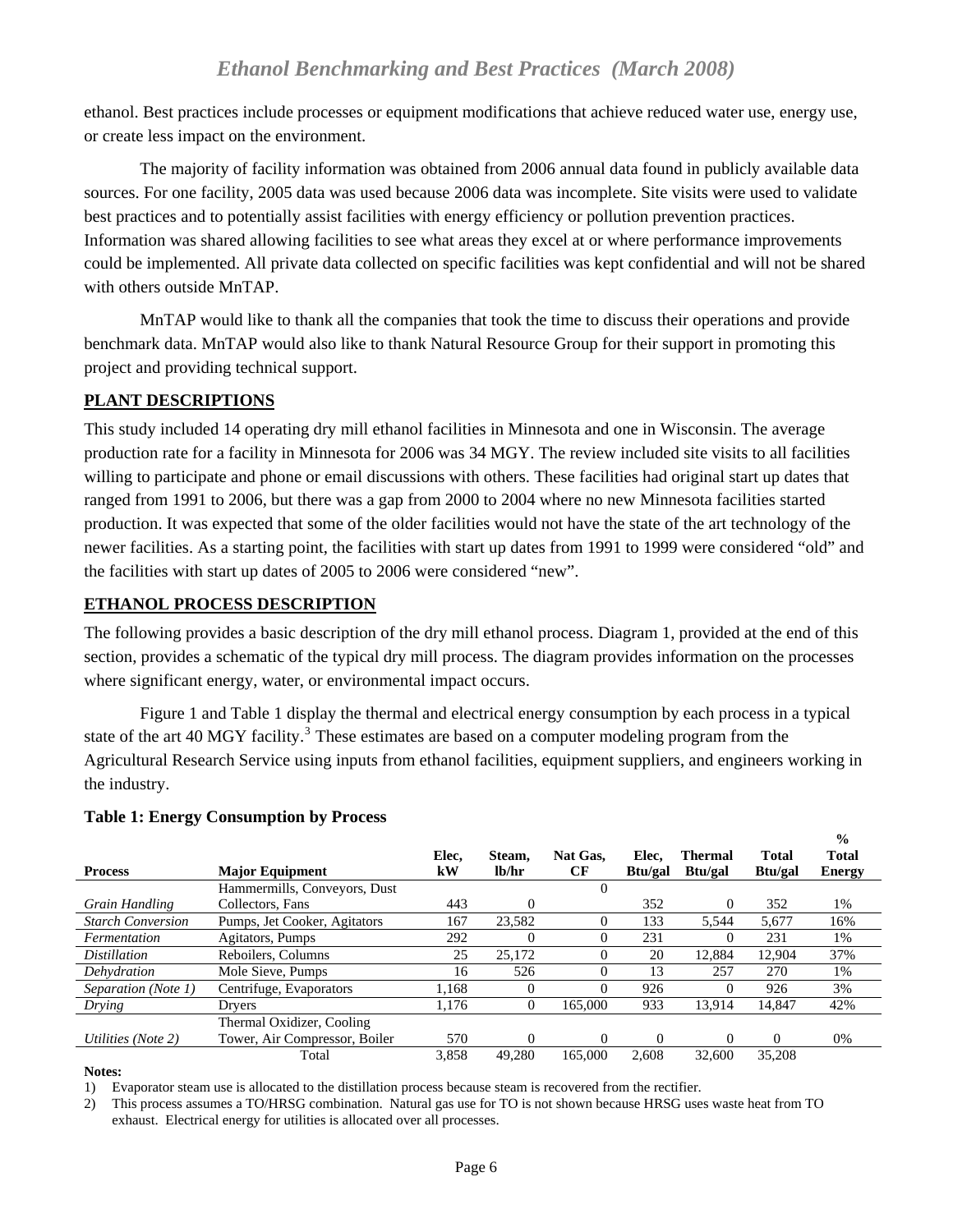

<span id="page-6-0"></span>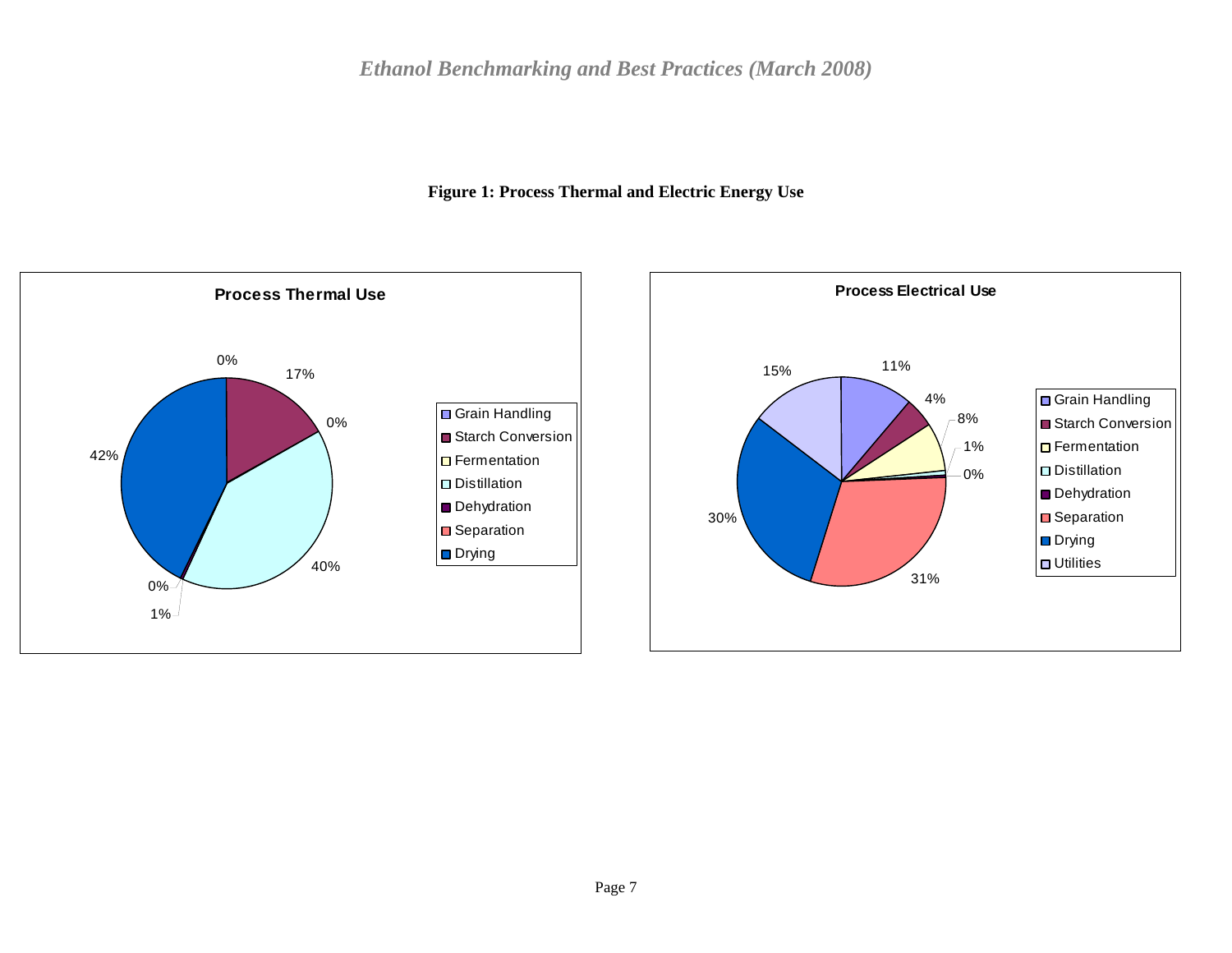## <span id="page-7-0"></span>**The production process is described as follows:**

## *Grain Handling*

Corn kernels arrive at the plant by either truck or rail and are stored in silos. Conveyor belts move corn through the area. There are typically two Hammermills, which have motors of approximately 250 horsepower (HP) each, that grind the corn into flour. Baghouse fabric filters are standard particulate control equipment that have a capture efficiency of 99% for particulate matter (PM) and PM less than 10 microns (PM<sub>10</sub>). This process is driven by electrical power, which is approximately 11% of the electrical energy consumed by the plant. No water or thermal energy is used in this process.

## *Starch Conversion*

The starch conversion process includes liquefaction and saccharification. In the liquefaction process the ground flour is mixed with process water in the slurry tank, the pH is adjusted with ammonia, and alpha-amylase enzyme is added. Steam is injected into the mixture using a steam injection heater called a "jet cooker"; it is then heated to about 185°F to increase viscosity and is held at that temperature for about 45 minutes. The mixture is combined with thin stillage, which is recycled process water from the centrifuge. Steam is injected into the slurry to further raise the temperature to about 220°F and held for about 15 minutes. The mixture is cooled through an atmospheric or vacuum flash condenser. The waste steam recovered from the jet cooker is sent to the distillation system or evaporators for energy recovery.

 The final step of the starch conversion process is called saccharification. The pH and temperature are adjusted and another enzyme, glucoamylase, is added. The mixture is held in tanks for about 5 hours at about 140°F to give the enzyme a chance to break down the starch into sugars. At the end of this process the mixture, called "mash", is pumped into the fermentation tanks.

 The motors for the pumps in the starch conversion process are relatively small. Electrical energy use is approximately 4% of the total facility's electric use. The steam used in the jet cooker is significant and is estimated at 15% of the total plant process energy. This steam is not recaptured from the process, and is equivalent to water use of approximately 45 gpm or 0.6 gallons of water per gallon of ethanol in a 40 MGY facility.

# *Fermentation*

Once the mash leaves the starch conversion process it is cooled to approximately 90°F and yeast is added to convert the sugars to ethanol and carbon dioxide  $(CO<sub>2</sub>)$ . The fermentation process continuously generates heat and requires cooling to keep the solution at approximately 90° F to avoid killing the yeast. The process takes approximately 50 to 60 hours. There are two types of fermentation: batch and continuous. In batch fermentation, the mash ferments in a single vessel. In a continuous fermentation process the mash will flow through several fermentation tanks until the process is complete. The product leaving the fermentation process is called beer, which is water containing grain solids and about 10% - 15% ethanol.

The other product of the fermentation process is  $CO<sub>2</sub>$ . Each bushel of corn produces about 18 pounds of  $CO_2^4$  $CO_2^4$ , resulting in over 130,000 tons of  $CO_2$  each year for a 40 MGY facility. The  $CO_2$  from the fermentation process is sent through a scrubber that removes ethanol and other water soluble VOCs before the  $CO<sub>2</sub>$  is emitted to the atmosphere. Additional  $CO<sub>2</sub>$  is removed from the beer by heating the beer with the process streams from the starch conversion process and passing it through a degasser drum to flash off CO2 vapors, which then go to the  $CO<sub>2</sub>$  scrubber.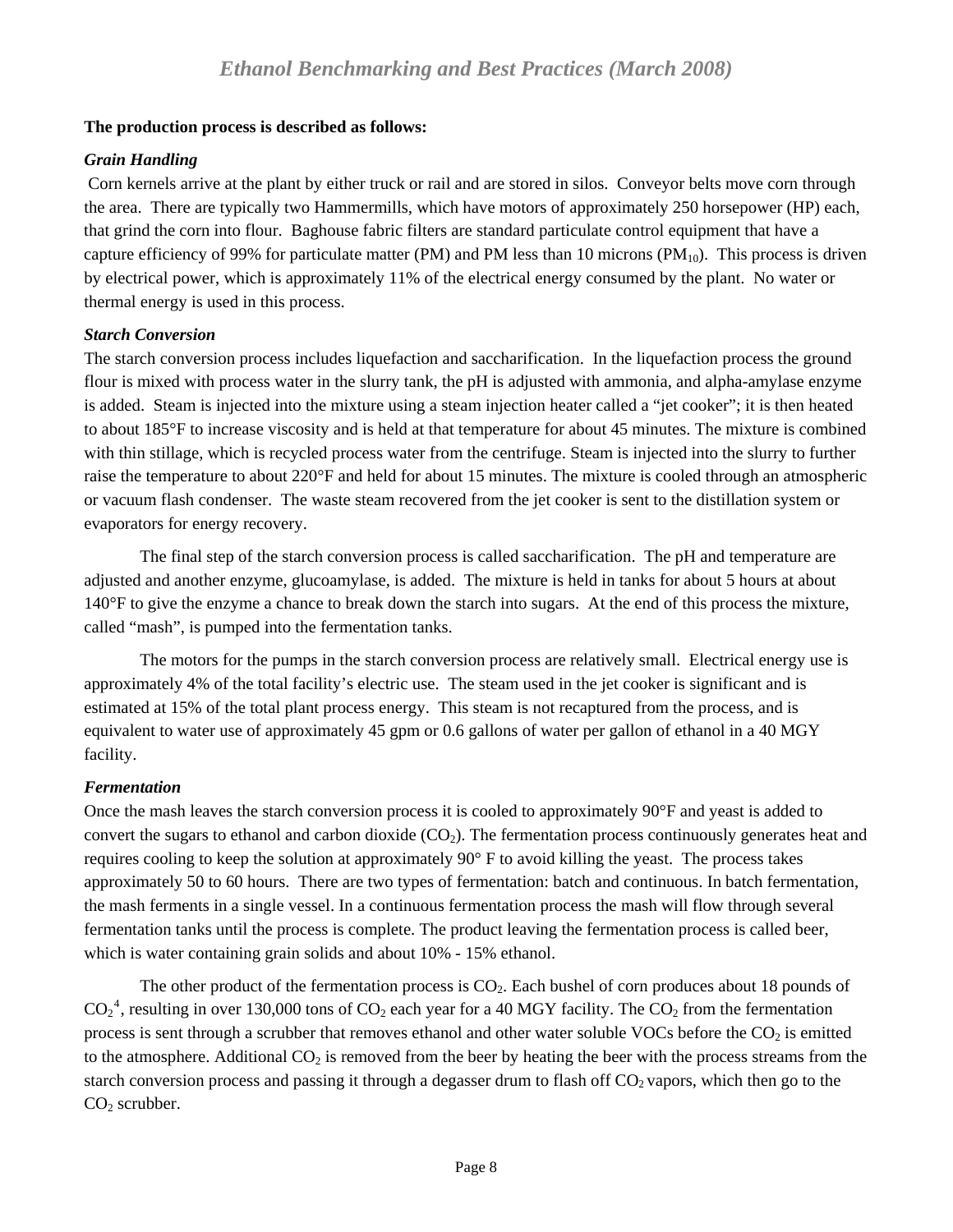<span id="page-8-0"></span> The motors for the pumps in the fermentation process represent 8% of the electrical load in the facility. The cooling water load is significant for the fermentation process and is approximately 30% of the cooling water flow. The  $CO<sub>2</sub>$  scrubber uses water to remove the ethanol and VOCs; the water is recovered and sent to the starch conversion process to mix with the ground corn. The amount of VOCs released during fermentation is approximately 20% of total plant VOC emissions, typically the second highest source.

#### *Distillation*

The distillation process removes the majority of the remaining water from the beer based on the different boiling points of water and ethanol. The system is comprised of three columns: the beer mash tower, the rectifier, and a side stripper. Reboilers, which provide non-contact steam for each column, are used to heat the ethanol/water mixture to drive the process. The beer enters the beer mash tower from the fermenter and flows over trays while the reboiler steam heats the liquid in the bottom of the tower. The solids and water, called stillage, are removed from the bottom of the beer column and sent to the centrifuge. The vapor leaving the beer tower is 40 - 50% ethanol and flows to the rectifier column. The rectifier takes the vapor from the beer mash tower and the distillation process continues until it is concentrated to 95% ethanol and 5% water. The rectifier column removes other hydrocarbons, called "fusel", and these are mixed with the final ethanol product. Some of the ethanol leaving the rectifier is condensed and sent back to the rectifier as reflux to draw more water out of the ethanol. The side stripper takes the water out of the bottom of the rectifier and using steam from a reboiler, strips out any remaining ethanol and sends it back to the rectifier.<sup>[5](#page-33-2)</sup>

 The energy consumed in the distillation process is primarily from the steam used by the reboilers and represents about 70% of the steam needed by the overall process. This steam is recaptured from the process in a closed loop system with the evaporator system where the condensate is returned to the boiler for reuse. The electricity used in distillation is negligible compared to other processes.

#### *Dehydration*

The dehydration process consists of two molecular sieve, "mole sieve", units that are cycled so one unit is regenerating while the other is operating. The 95% ethanol vapor leaving the rectifier is superheated before it enters one of the mole sieves. The vapor passes through a bed of beads where the water is adsorbed on the beads and the ethanol vapor passes through. Just before the bed gets saturated with water, the flow is switched to the other bed and the saturated bed is regenerated. The regeneration of the mole sieve is accomplished by passing some of the anhydrous ethanol vapor back through the bed and applying a vacuum to pull the water out. The recovered water is sent to the stripper column to remove any small amounts of ethanol and then used as process water. The ethanol vapor is cooled in a condenser to convert the vapor to a liquid for storage.

 The energy consumed for the dehydration process is mainly related to the steam used to superheat the ethanol entering the mole sieve. This represents just 1% of the total steam used in the facility. Like distillation, this steam is recaptured from the process. The process of condensing the ethanol vapor to a liquid is approximately 20% of the cooling water flow.

#### *Storage and Shipping*

To make fuel grade ethanol, denatured ethanol, and 3-5% gasoline is added. The denatured ethanol is stored in large tanks on site until it is loaded into rail cars or trucks for delivery to the customer. A loadout flare, standard control equipment at an ethanol facility, reduces VOC emissions by 95% during the loading process. These emissions represent approximately 10% of total plant VOC emissions. Although emissions are a concern, the flare also protects against the explosion hazard of the fuel loading process.

No significant energy or water is used during the storage and shipping process.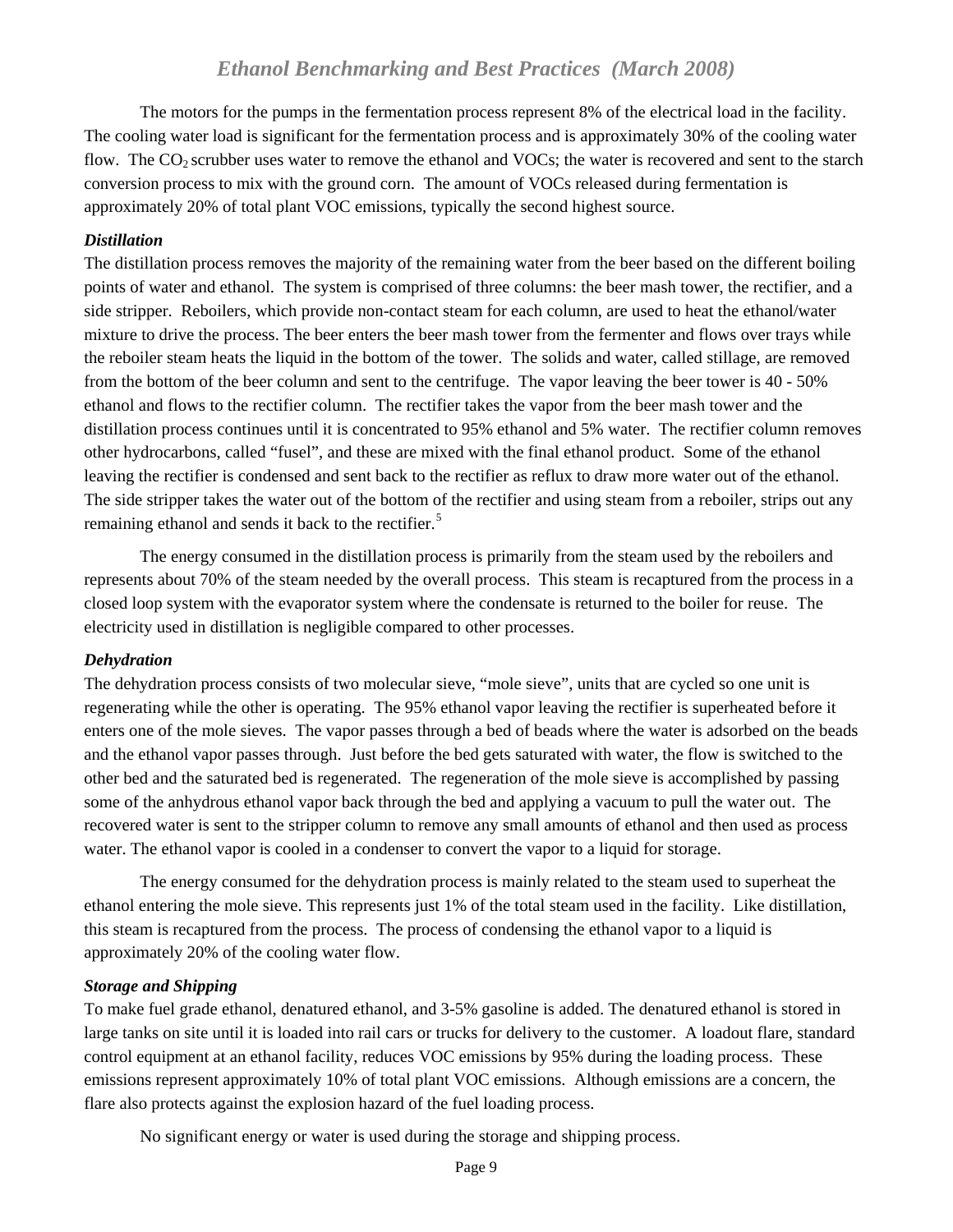#### <span id="page-9-0"></span>*Separation*

Stillage from the bottom of the beer column, containing 15% solids, is sent to centrifuges which separate the coarse grains from the solubles. The solubles, called thin stillage, that come out of the centrifuge are sent through evaporators where water is removed resulting in a 35% solids mixture called syrup. Biomethanators are used to treat the removed water so it can be reused within the process. The evaporators are typically multiple-effect and use indirect heat from reboilers. The coarse grains from the centrifuge and syrup from the evaporators are then mixed back together to form wet distiller's grains with solubles (WDGS), which have a moisture content of over 60%. WDGS is sold as a feedstock for cattle.

 The motors for the centrifuges and vacuum pumps use approximately 30% of the total plant electrical energy. The steam used in the evaporators is recovered from the distillation process so it does not add to the total steam load.

#### *Drying*

The WDGS are sent to dryers to reduce the moisture content to approximately 10%. The product is now called dried distillers grains with solubles (DDGS) and this is sold as a feedstock for cattle. Drying is needed to prevent spoilage, reduce odors, and extend the shelf life of the grain. The typical dryer is a rotary drum dryer which has an air heater, fired by natural gas, mixing hot air with the WDGS to evaporate the water. The VOC emissions from the drying process, typically 30% of the total VOC emissions, are controlled with a thermal oxidizer or regenerative thermal oxidizer (TO/RTO).

 The energy used in drying is mainly from natural gas used to fire the dryer and is approximately 42% of all thermal energy consumed in the facility. The electrical energy required is due to the size of the motors needed to power the fans, mixers, and dryers and is approximately 30% of the electrical energy consumed. A significant amount of water in the WDGS is evaporated in the dryer, is not recovered, and amounts to approximately 30% of the incoming plant makeup water supply flow. There is a new technology described in the *Best Practices* section of this report that is focused on trying to recover water evaporated during drying.

#### *Plant Utilities*

Plant utilities include the well water pumps, TO/RTO, boiler(s), cooling tower, chillers, air compressors, lighting, water treatment equipment and chemicals. If a TO is used, it is combined with a heat recovery steam generator (HRSG) to recover the waste heat from the TO exhaust to produce steam needed for the process. If a RTO is used, the excess heat from the oxidizer is used to preheat the incoming exhaust gas instead of being ducted to a HRSG. An RTO is combined with a package boiler fired on natural gas to produce steam needed for the production process. Based on the level of process review, at this time, it is unclear whether one configuration is more efficient than the other. Using a TO/HRSG versus a RTO with a package boiler is more dependent on the design firm that built the plant.

 Typical water treatment equipment may include reverse osmosis (RO) units, iron filters, cold lime softening (CLS) units, softeners, or carbon filters. The specific equipment is dependent on the quality of the incoming water; amount of recycling; chemical additives used; and applicable wastewater discharge limits. Chemicals are used to protect the heat exchangers from formation of scale, rust, or microbial growth.

 The electrical energy used to power the motors for plant utilities amounts to approximately 15% of the total electrical load.

 As a general approximation, water use at a dry mill ethanol facility can be broken out as 70% non-contact utility water and 30% process water. Process water comes into contact with the corn used in the production of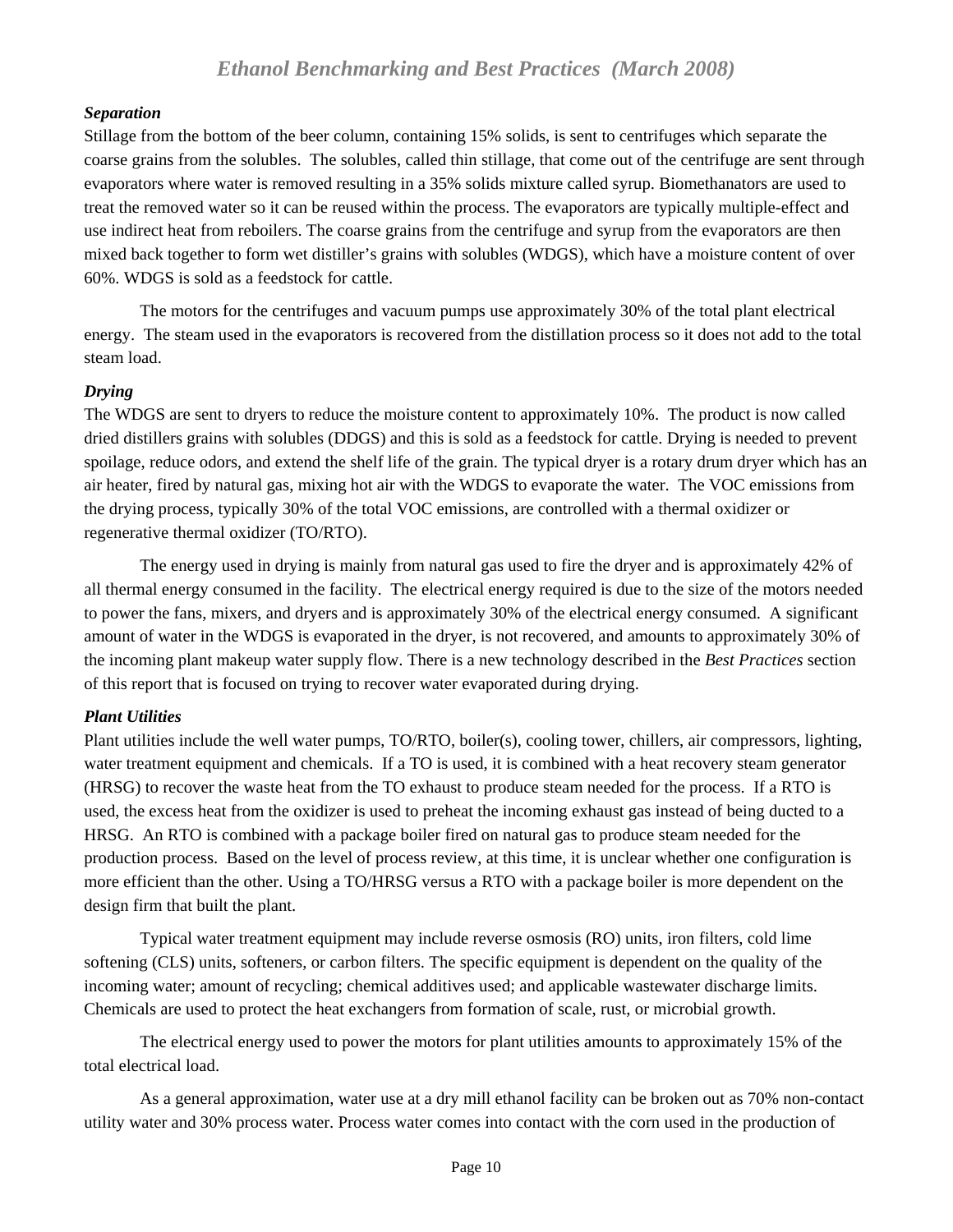<span id="page-10-0"></span>ethanol either by mixing with the corn to make slurry and/or direct injection of steam to cook the mash. This water is typically treated on site and reused in the process.

 Diagram 1, the water balance diagram for the proposed Highwater Ethanol facility in Lamberton, Minnesota, is based on a 55 MGY production rate and a maximum water use of 179 MGY which results in a water efficiency of 3.3 gal water/gal ethanol. The diagram shows the significant amount of water evaporated from the cooling tower, the amount of evaporation from the process through the grain drying, and wastewater rejected from the water treatment equipment. The diagram also provides information on the types of water treatment equipment used in the process. The process water is largely consumed through evaporation occurring during the distiller's grain drying process where the moisture is reduced from 60% in the WDGS to 10% in the DDGS. The moisture removed during the drying process is vented to the atmosphere and not recovered. The majority of noncontact utility water is vented to the atmosphere through cooling tower evaporation with a much smaller amount discharged as wastewater from the water treatment equipment.





<sup>\*</sup>THE INTENDED USE IS FOR CAPITAL EQUIPMENT DESIGN AND PERFORMANCE PREDICTION. ster Ethanol - USWS WB7D rev2 - 55 MMgy.ala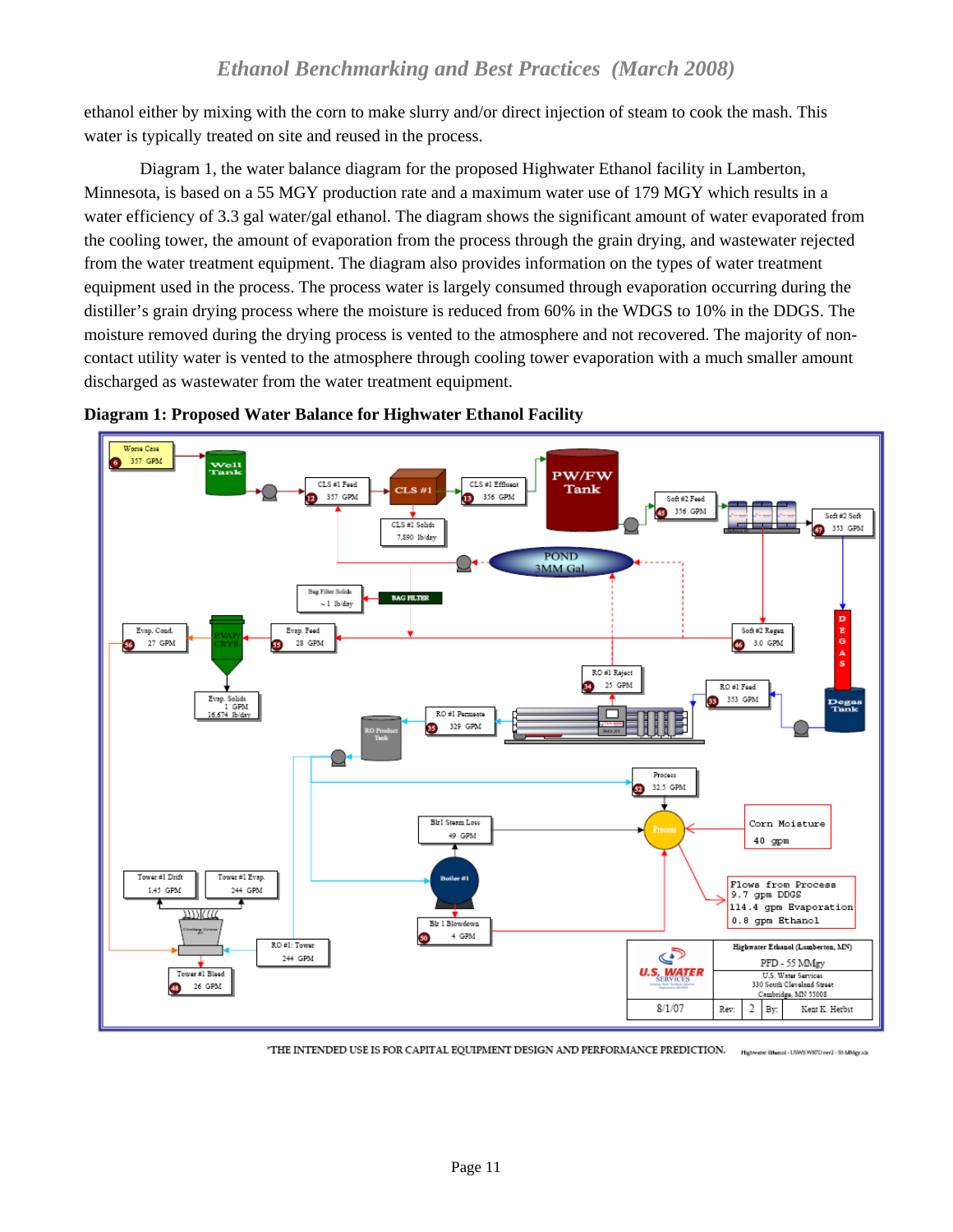

Process Diagram - Dry Mill Ethanol Facility

<span id="page-11-0"></span> **Diagram 2: A Schematic of a Typical Dry Mill**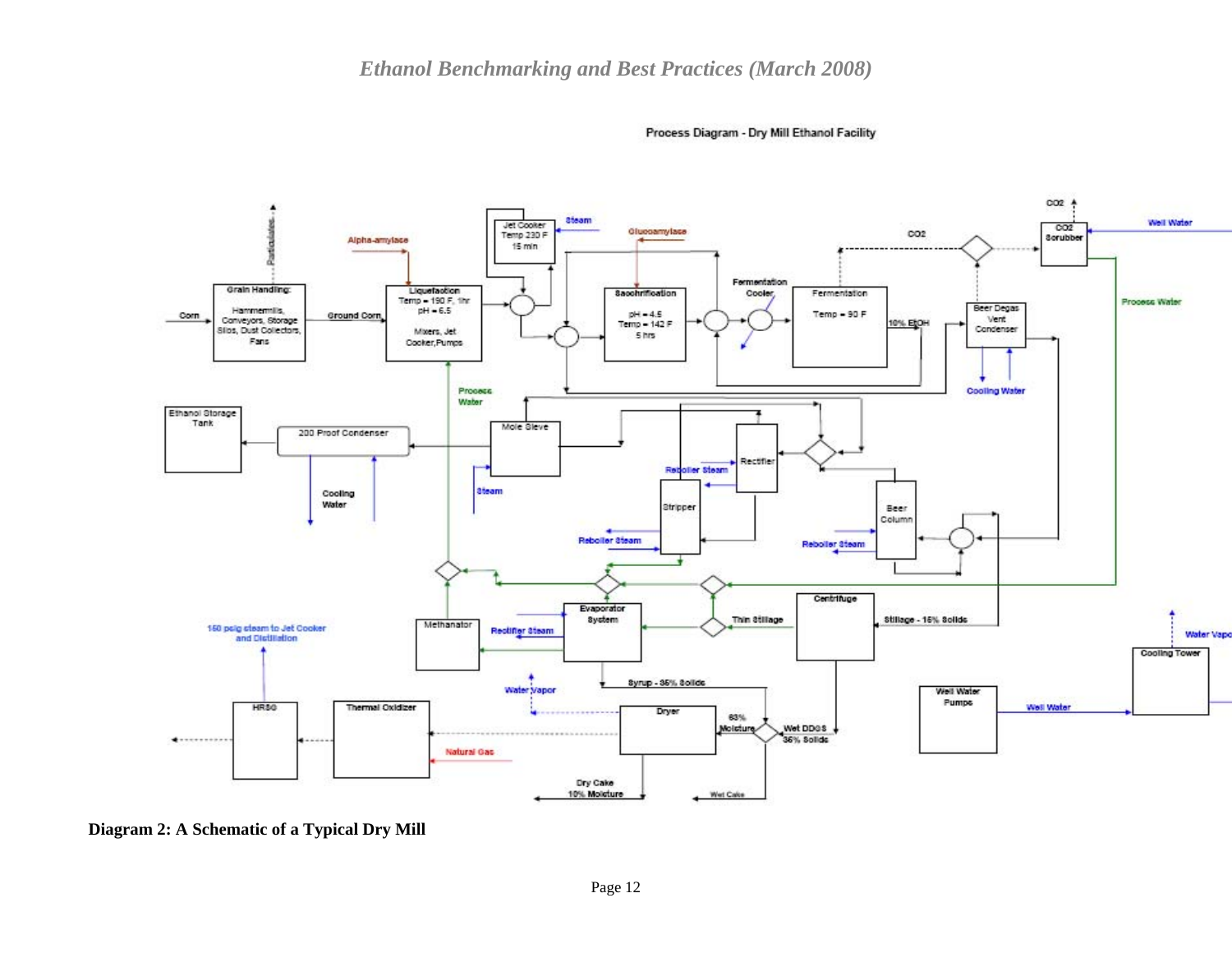## <span id="page-12-0"></span>**ENVIRONMENTAL IMPACTS ASSOCIATED WITH ETHANOL PRODUCTION**

## **Water Quality**

Managing water quality issues for an ethanol facility is a complex task. The level of pollutants in the wastewater is dependent on the quality of supply water, the number of cycles the water is recycled in the process, the chemical additives used, and to the classification of receiving water to which the wastewater is discharged. The supply water is typically ground water from wells located on site or wells from a municipal supply. The wastewater is typically discharged to a ditch or river. Since ethanol facilities are typically located in agricultural areas, most are not connected to municipal wastewater treatment plants (MWWTP) and must have their own treatment processes.

 The receiving waters have classifications that are defined by the intended use of the water. The Minnesota water quality rules set standards to protect these uses. For the receiving waters associated with ethanol facilities, this includes fish, plants, crops, wildlife, livestock, and industrial use.

 Currently, Minnesota has no dry mill ethanol facilities with process wastewater discharging directly to surface water. Non-contact utility water flows in heating or cooling loops throughout the plant and is used multiple times. Most plants discharge non-contact utility wastewater, from the treatment systems used for the boiler and cooling tower. This is regulated under Minnesota's National Pollutant Discharge Elimination System (NPDES)/State Disposal System (SDS) Permit Program.

 Cooling towers are a common example of equipment that discharges non-contact utility water to the environment. Cooling towers with incoming water of poorer quality will have higher blowdown rates, which translates to increased plant makeup water use. Any unwanted constituents such as solids or salts must be removed from the water before it is used. In addition, there are significant losses by evaporation in the cooling tower, which further concentrates the salts in the non-contact utility water. This results in a wastewater stream that has concentrated levels of solids and salts, which may be 3 to 4 times higher than the concentration in the supply water. These concentrations can typically exceed water quality standards for irrigation and crops.

 Ethanol plants must also manage stormwater runoff from the site to ensure industrial activities do not impact water quality during storm events. These discharges are usually controlled by maintaining a Stormwater Pollution Prevention Plan and implementing best management practices to control soil erosion.

 The following pollutants are typical parameters of concern from an ethanol facility discharging wastewater in Minnesota. They are listed by the relative challenge they present the plant in controlling their discharge.

Total Dissolved Solids (TDS) is a summary parameter that measures various inorganic water contaminants that exist as ions in solution. The major cations typically are calcium, magnesium, sodium, and potassium; the major anions typically are carbonate, bicarbonate, chloride, sulfate, and nitrate. The environmental impact from dissolved salts depends on the specific contaminants in the water, in both absolute and relative amounts. Dissolved salts-related water quality standards, as translated by the MPCA into NPDES/SDS permit requirements, protect Minnesota's waters for drinking water, aquatic life, industrial, irrigation, livestock, wildlife and other uses. TDS is used in this report as an encompassing term to cover issues related to this greater set of various dissolved salts pollutants.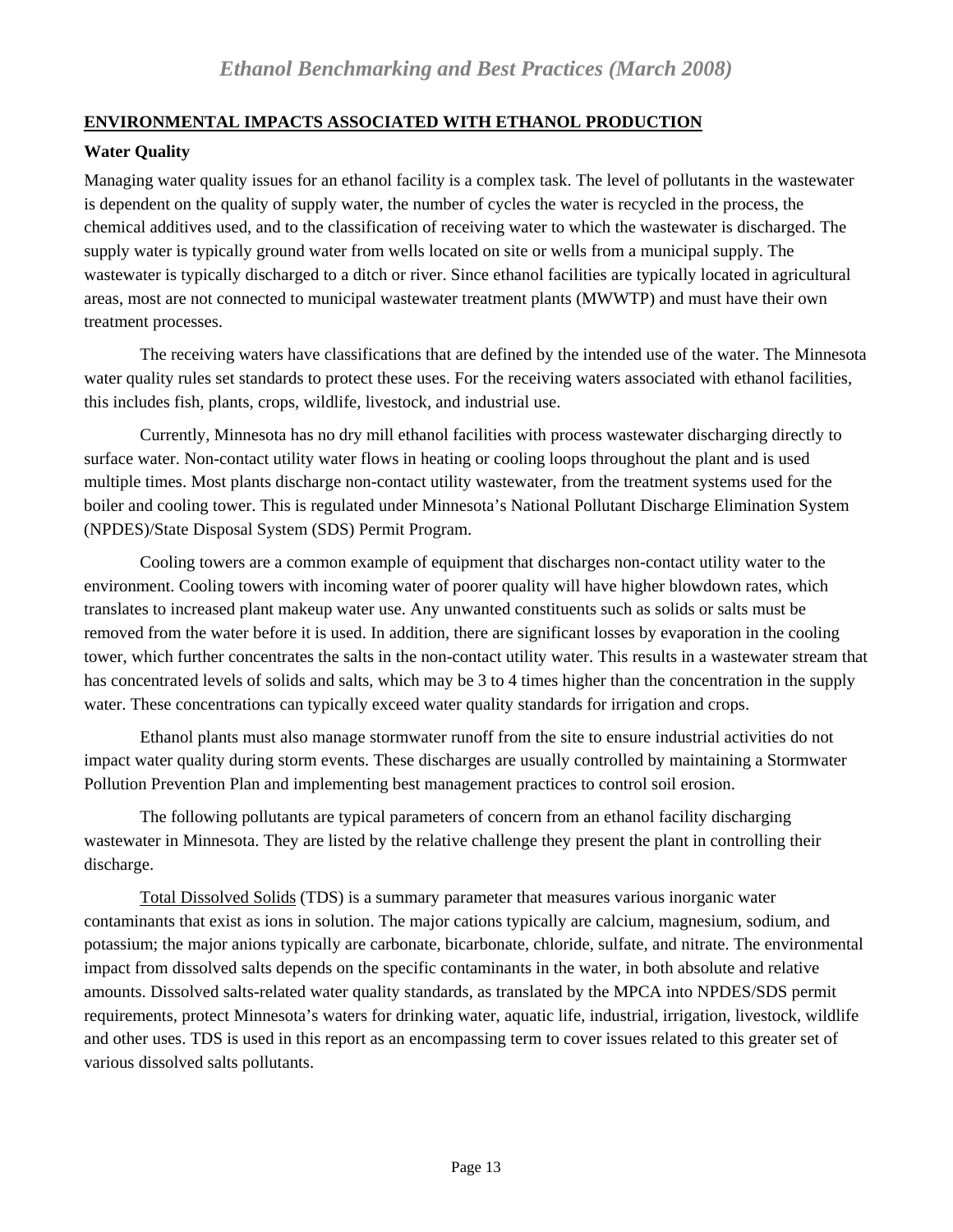<span id="page-13-0"></span> Excessive Phosphorus levels can speed up the aging process of lakes and streams by stimulating algae growth which reduces the amount of dissolved oxygen in the water. The water treatment chemicals used to prevent scale and corrosion formation in the cooling water system are typically organophosphonates and are the primary sources of phosphorus discharges from ethanol facilities. Use of organophosphonates in water treatment chemicals is not unique to ethanol facilities but common in many industrial applications. Managing phosphorus discharges has typically not been a challenge for ethanol facilities and phosphorus monitoring is becoming more common for ethanol plants. Phosphorus trading is a mechanism for an ethanol facility to meet their discharge requirements without installing treatment equipment at their own facility. Presently phosphorus trading appears to be more economical than on-site treatment but the cost for trading will rise as phosphorus discharge limits become more restrictive in order to protect overall watershed quality.

Residual Chlorine is a contaminant that results from the water treatment chemicals that are added at the facility to control bacterial growth. Exceedance of the discharge standard can be toxic to fish in the receiving water. Exceedances appear to be related to the monitoring procedure or controls on the cooling water treatment system. The typical standard requires the daily maximum to remain below 0.04 mg/l.

5-Day Carbonaceous Biological Oxygen Demand (CBOD5) is a minimum discharge standard for most municipal and industrial wastewater discharges to surface water. CBOD5 is an indicator of organic material in the wastewater and higher levels of CBOD5 will reduce available oxygen levels for fish and plant life in the receiving water. Typically, this has not been a wastewater problem for ethanol facilities.

Total Suspended Solids (TSS) is a minimum discharge standard applied to most municipal and industrial wastewater discharges to surface water. The typical standard requires the monthly average to remain below 30 mg/l. Characteristically, this has not been a wastewater problem for ethanol facilities.

## **Air Quality**

VOC emissions have been the most significant air quality concern for ethanol facilities. Elevated emissions resulted in a 2002 consent decree with the Environmental Protection Agency (EPA) and Minnesota Pollution Control Agency (MPCA) requiring Best Achievable Control Technology (BACT) for control of VOC, nitrogen oxides (NOx), and carbon monoxide (CO) emissions. The 2002 consent decree was focused on controlling the VOC emissions from the dryer because prior to the consent decree the emissions were vented directly to the atmosphere. A TO/RTO was typically determined to be BACT for destroying VOC emissions related to the drying process. Although the TO/RTO was intended to mainly control emissions from the dryers, it can also control the VOC emissions from many other sources in the plant depending on design characteristics. Facilities were allowed some flexibility to use alternative systems instead of the TO/RTO. This flexibility led to more innovation and prompted one facility to design a system that used corn syrup as a fuel source.

 In addition to controlling VOCs from all stacks, ethanol facilities are subject to *Subpart VV of Title 40 Code of Federal Regulations Part 60*, which requires implementation of a leak detection and repair (LDAR) program for monitoring leaks associated with pump or compressors seals, valves, and other equipment. The program specifies monthly inspections of pump seals and valves; any leaks must be repaired within 15 days of detection. This can be a time consuming effort as there are 300 to 500 components requiring inspection.

 Figure 2 provides an overview of the relative impact of all criteria pollutants emitted from dry mill ethanol plants in Minnesota. This was created by calculating the average emission factor for the 14 dry mill ethanol plants based on their emission inventory report. The emission factor was tons per million gallons of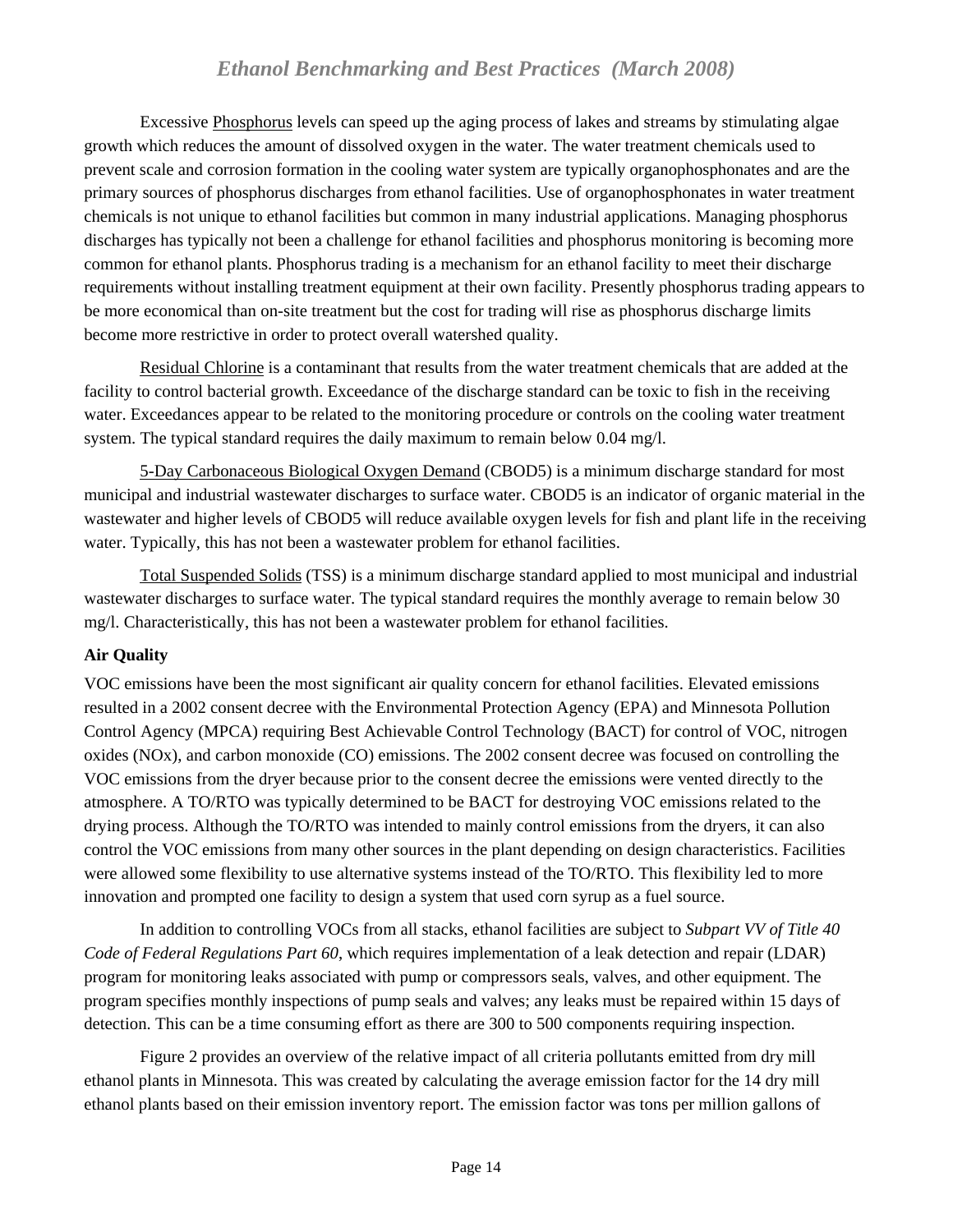<span id="page-14-0"></span>ethanol produced. As stated earlier, this study did not conduct a detailed evaluation of the issues related to greenhouse gas emissions or climate change.



**Figure 2: Relative Criteria Pollutant Emissions**

# **Energy Consumption**

## *Thermal Energy*

An ethanol facility uses a large amount of thermal energy in the form of steam for starch conversion, distillation, and evaporation, or natural gas for destroying VOCs, and drying the distiller grains. Thermal energy is primarily produced from fossil fuels such as natural gas (and sometimes coal) with propane or diesel providing backup. Given that fossil fuels such as natural gas, oil, and coal are not renewable, there are additional benefits when fossil fuel use is minimized. This study benchmarked fossil and renewable fuel use separately. Total thermal energy use was benchmarked to highlight facilities that have incorporated energy efficient processes to reduce overall energy use.

# *Electricity Use*

Electrical energy represents 10% of the total energy consumed in an ethanol facility. Electricity is used to power pumps, fans, hammermills, agitators, and centrifuges.

 As with many energy intensive industries, there are continuing opportunities to reduce the amount of energy consumed through equipment innovations, process operating efficiencies, and recovery of waste energy. Reductions in energy consumption will likely be driven by energy costs. Approximate energy costs for a state of the art 40 MGY plant are approximated in Table 2. These operating costs rank second only to the cost of corn.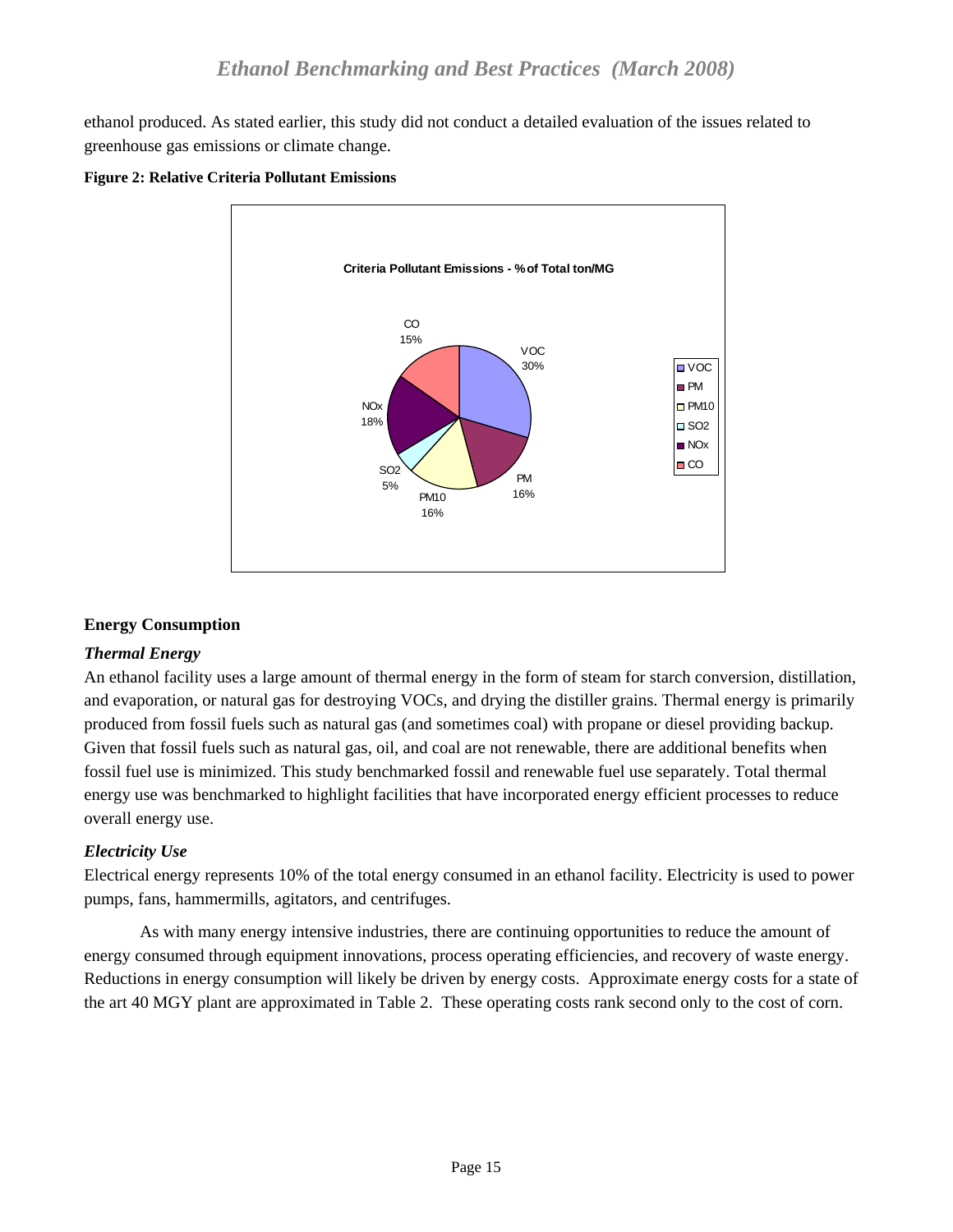| <b>Energy Source</b> | Energy Use Index   Operating Hours   Unit Cost*   Annual Cost |       |                          |                             |
|----------------------|---------------------------------------------------------------|-------|--------------------------|-----------------------------|
| Natural Gas          | $32,000$ Btu/gal                                              | 8.550 | \$8/MMBtu   \$10 million |                             |
| Electricity          | $0.75$ kWh/gal                                                | 8.550 |                          | $$0.05$ kWh $ $1.5$ million |

#### <span id="page-15-0"></span>**Table 2: Approximate Energy Costs for State of the Art 40 MGY Facility**

\*MMBtu = Million of British Thermal Units, Prices obtained from Energy Information Administration

 Energy savings are usually related to the amount of time and capital invested in the solution. This report focused on the mid- and long-range energy saving opportunities in ethanol facilities. Short-term savings are not specific to ethanol facilities but are general practices that apply to all industrial facilities. Examples of short-term savings include steam trap maintenance, use of high efficiency motors, minimizing air compressor leaks, lighting upgrades, and proper steam pipe insulation. Unfortunately, there was not adequate access to Minnesota ethanol facilities to benchmark typical opportunities for these short-term savings. MnTAP will continue to try to assess this potential and assist plants in these types of savings.

#### **Water Use**

Water use is often a limiting factor when existing facility capacity is expanded or new facilities are built. Water availability and use will depend on the plant location, quality of the water supply, and discharge limitations. With only one exception, ethanol facilities in Minnesota use ground water (as opposed to surface water) to supply their water needs. There is concern the water used by ethanol facilities will affect the ground water supplies in certain areas of the state.

 Aquifers may not be able to provide sustainable water supplies as more water is withdrawn from them. Many ethanol facilities are located in the southwest part of the state where aquifers are limited in scope or where other water supply challenges exist. One particular aquifer was stressed enough that the ethanol facility drawing water from it switched over to a surface water supply. A proposed 100 MGY facility in southwest Minnesota was cancelled because the aquifer could not meet the water supply needs.

## **Diagram 3: Locations of Minnesota Ethanol Facilities and Corresponding Areas Where Ground Water Supplies are Limited**



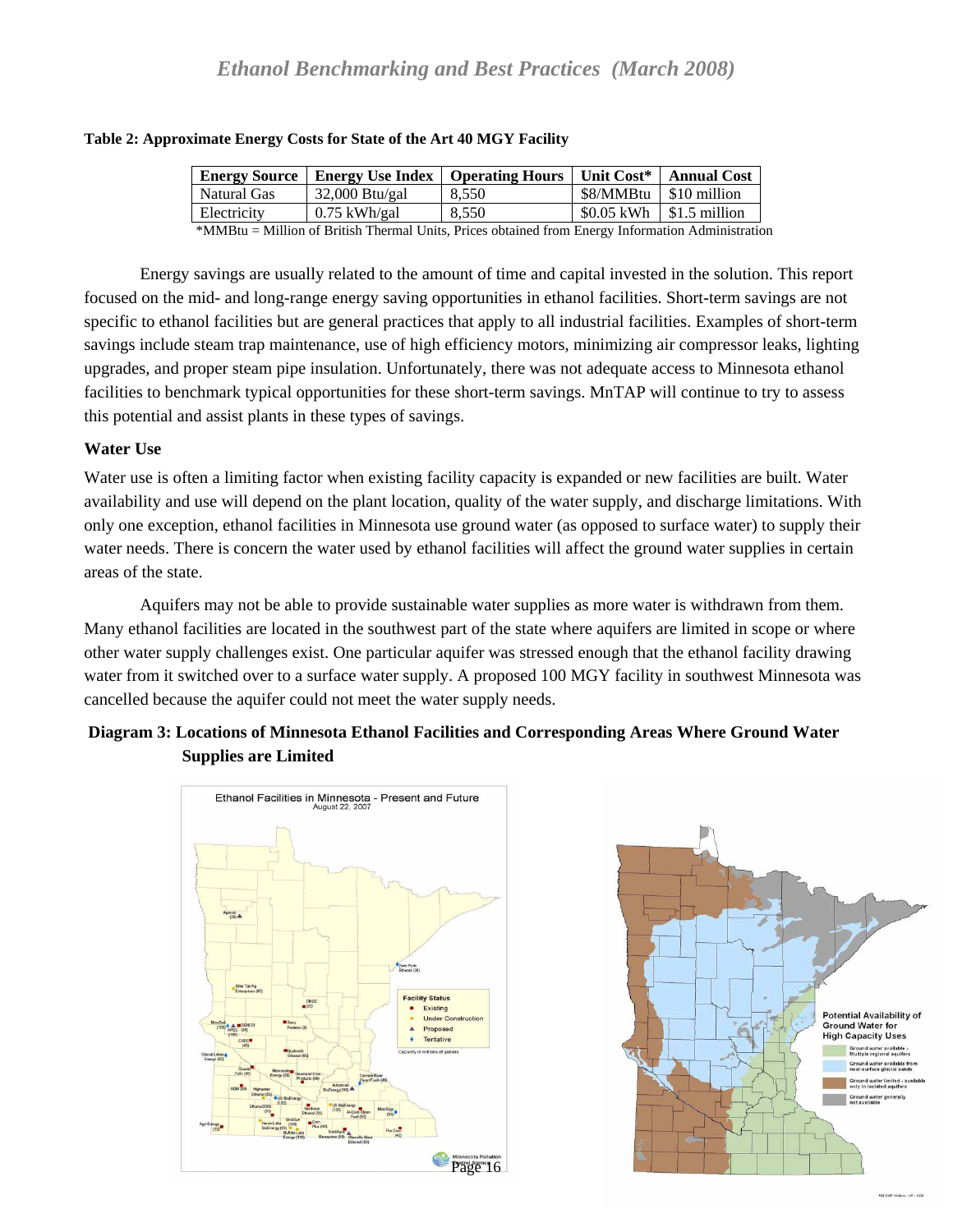<span id="page-16-0"></span> As a general approximation, water use at a dry mill ethanol facility can be broken out as 70% non-contact utility water and 30% process water. Most facilities have been able to reuse all of their process water in the production process but still discharge non-contact utility water to the environment when the level of solids and salts is high, resulting in damage to heat exchangers.

 Water use is typically benchmarked by measuring the water pumped out of the wells. Water efficiency is calculated by dividing annual reported water use by gallons of ethanol produced. There are no regulatory limits on water efficiency for ethanol facilities. However, the plant has limits on the total amount of water that can be removed from the aquifer on an annual basis. The plant is required to monitor the level of the aquifer and use may be restricted if the aquifer level drops below a certain level. Additionally, plants must make sure their water withdrawal does not interfere with other users of the aquifer.

 A 2006 Institute for Agriculture and Trade Policy (IATP) study recommended that if there was a greater economic value placed on water there would be more incentive for ethanol facilities to incorporate water saving practices and make capital improvements to the treatment systems.<sup>[6](#page-33-3)</sup> Currently, water use is limited primarily by the Department of Natural Resources' (DNR) regulatory allocation process because the cost of water and water treatment is not large enough to justify reduced water use based on economics alone.

 The concern about water use at ethanol facilities has brought an important water conservation issue forward in Minnesota. Ethanol facilities are just one of the newest users of ground water supplies. Other users in rural areas of Minnesota, including food processing companies, livestock production facilities, farmers for crop irrigation, and municipalities providing potable water, also put a strain on ground water supplies. All Minnesotans must practice good water conservation to ensure sustainable water supplies. For ethanol facilities, conservation cannot rely exclusively on increased rates of recycling non-contact utility water; this practice produces higher levels of TDS which may prevent the plant from meeting their water quality discharge limits.

## **BENCHMARKS AND BEST PRACTICES**

## **INTRODUCTION**

This study evaluated the following benchmarks: yield, water efficiency, thermal energy use, electrical energy use, and VOC emissions. As no definitive and quantitative water quality benchmark could be established, a review of existing permit requirements was completed to determine trends in discharge water quality. Other than electricity use, the benchmarks were determined using data from publicly available sources such as emission inventory reports or water use reports. The benchmarks for old and new plants were compared to determine if a difference could be observed. The intent of this report is to show the status of the ethanol industry in the state as a whole. The intent is not to identify or pass judgment on any specific plant, so the names of facilities have been concealed.

 Many benchmarks used in this study are well known in the industry and many plants track these numbers internally. These benchmarks are not only important measurements of resource use or environmental impact but they can be key factors associated with the financial success of a facility. The top five factors associated with financial success include corn price, ethanol price, natural gas price, yield, and plant utilization factor.<sup>[7](#page-33-3)</sup>

 Government and utilities are providing significant support to push further development of ethanol production and/or innovation related to energy conservation or renewable resources. It is less clear if incentives or support exist for facilities to implement innovative process improvements if they are strictly related to water conservation. It is the intent of this study to show the potential for process improvement at dry mill facilities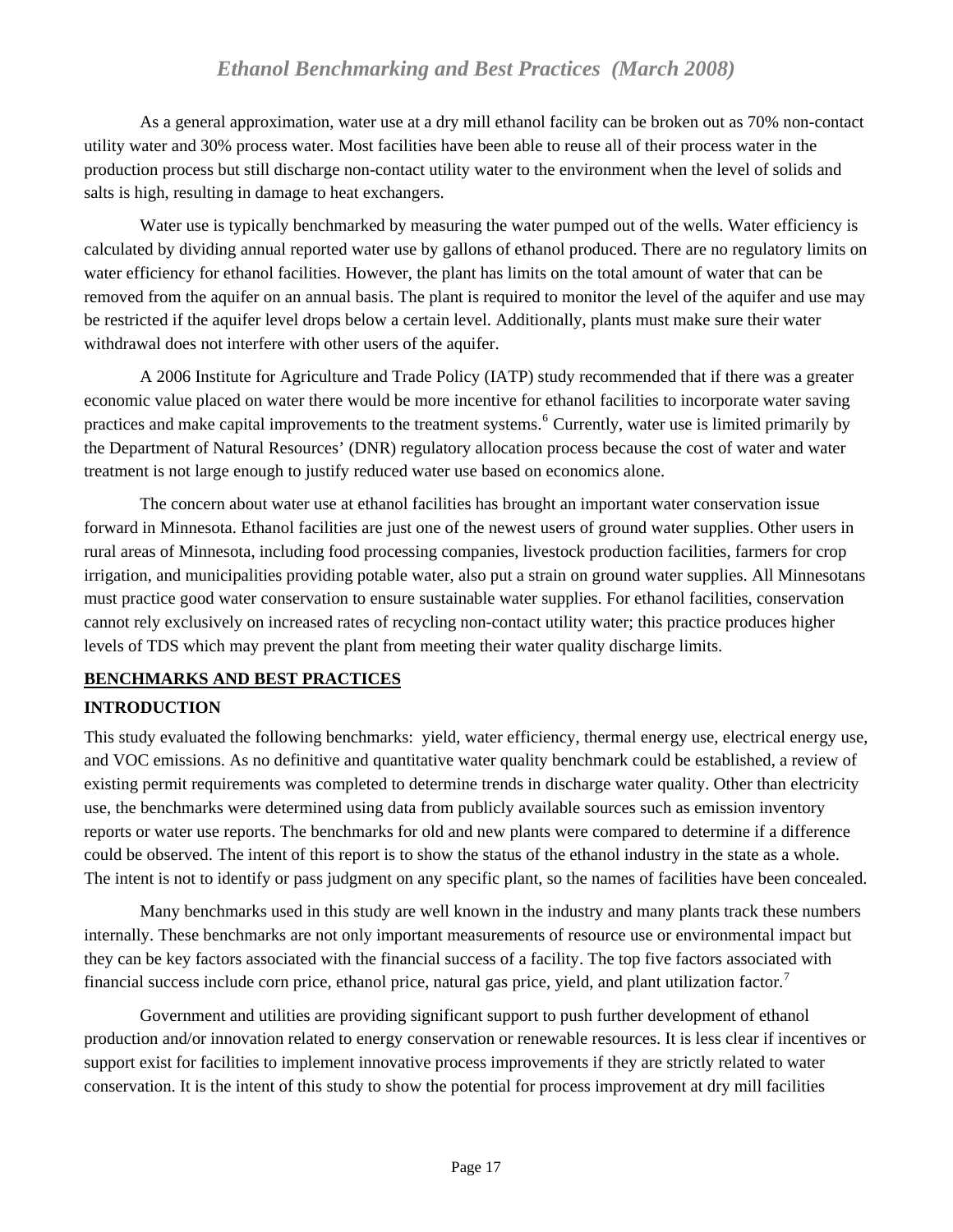<span id="page-17-0"></span>within Minnesota by highlighting best practices implemented within the state, in locations outside the state, or as pilot projects.

 Best practices are widely discussed at industry conferences and in trade publications. Best practices include practices that leverage opportunities within the local market, such as selling WDGS instead of DDGS. Some best practices that were once considered innovative are now considered standard practice in facilities. For example, the mole sieve used in the dehydration process was introduced in the 1990's and significantly reduced energy use. It is now standard equipment in all dry mill facilities. Many best practices provide multiple benefits but are discussed in the section where they provide the primary benefit. For this study, best practices were verified visually through a site visit, through discussions with plant personnel, or from review of public documents. The public documents included air or water permits, the environmental assessment worksheet (EAW), trade journal articles, or research papers.

## **Water Quality**

Since no definitive and quantitative water quality benchmark could be established, a review of existing permit requirements was completed to determine trends in discharge water quality. The trends provide an overview but do not fully portray the site-specific issues related to the quality of the supply water, receiving water classification, or the amount of recycling of non-contact utility water.

 This project did not include a detailed review of supply water quality because the data was not readily available from facilities. Limited data was provided by facilities or from technical articles, which showed the variability in the quality of water supplies. While it is generally expected that ground water supplies will have much higher levels of TDS than surface water supplies, this is not always true. Table 3 shows the variability in TDS levels for the water supply for three facilities using ground water or surface water. The high levels of TDS for Siouxland Ethanol will require more treatment and produce more wastewater than the two other facilities.

| <b>Facility</b>                          | TDS, mg/l |
|------------------------------------------|-----------|
| Siouxland Ethanol, IA - Ground water     | 2,113     |
| Little Sioux Ethanol, IA – Surface Water | 703       |
| Granite Falls, MN – Ground water         | 808       |
| Granite Falls, MN – Surface water        | 648       |

**Table 3: Examples of the Variability in TDS Levels in Water Supply[8](#page-33-3)**

 Table 4 shows the increase of monitoring that is being required at Minnesota facilities as wastewater discharge permits are renewed. It is based on the authorized non-stormwater discharges of non-contact utility wastewater using MPCA permit data as of November 16, 2007. When the wastewater discharge permits were grouped together by the permit expiration date and plant operating status, a clear trend towards more monitoring and limits was shown. The first generation permits, which had expiration dates of 2008 or earlier, have limits on very few parameters. The second generation permits, which had expiration dates of 2009 or later, have many more monitoring requirements. Plants approved for construction have more effluent limits in their discharge permits than operating plants and many of the limits are related to contaminants associated with increased levels of recycling. As the MPCA has become aware of the potentially high pollutant levels in ethanol plant non-contact utility wastewater discharges, limits for these pollutants are being incorporated into the most recent discharge permits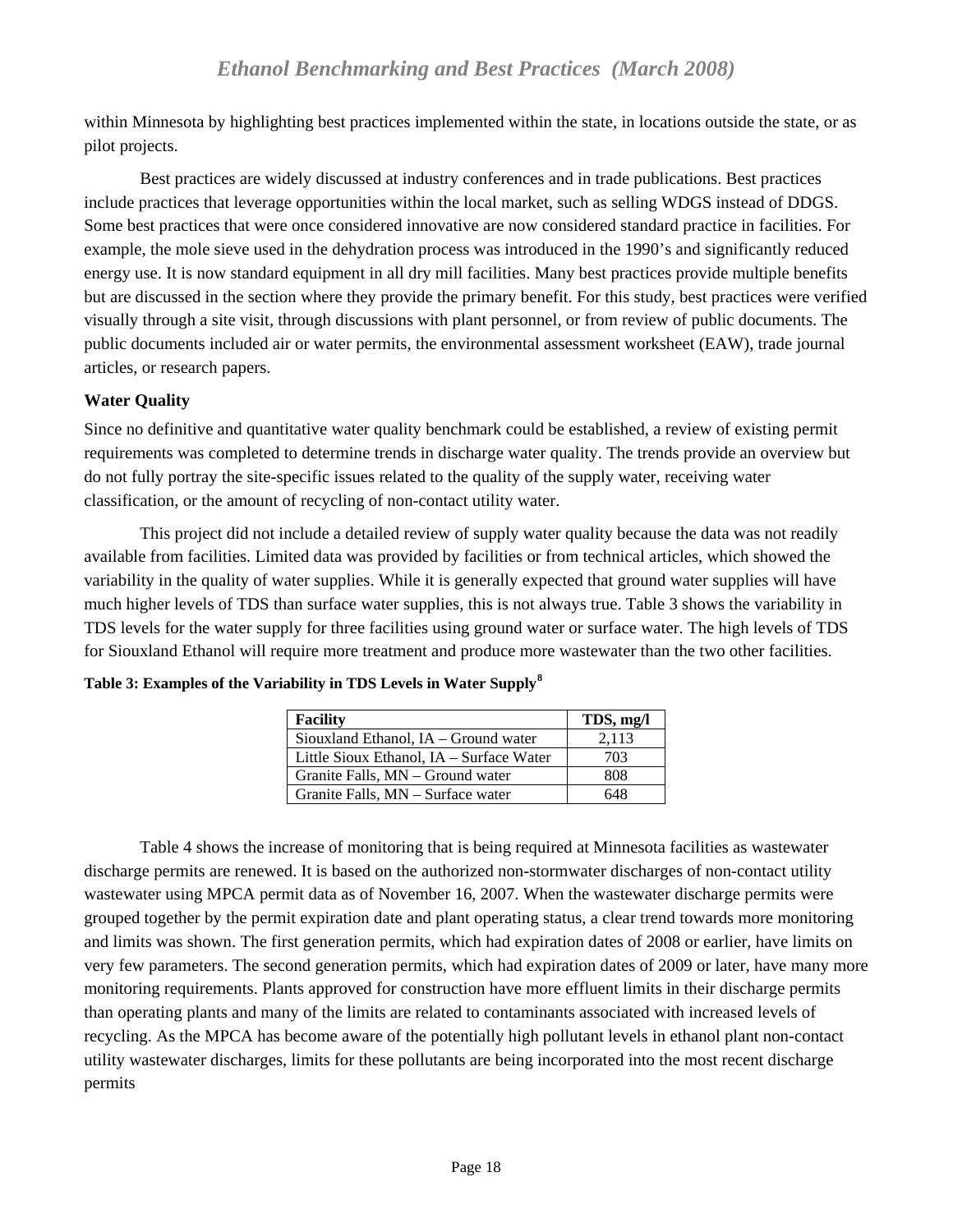<span id="page-18-0"></span> TDS and the various cations and anions that make up TDS were not initially regulated at ethanol facilities. Many permits now have requirements to monitor the discharge and some facilities have a TDS effluent limit. One facility under construction has obtained a temporary variance for this limit but more detailed monitoring is required to ensure the discharge stream does not cause harm to plants or wildlife. This indicates that water quality improvements are being driven by the regulatory process as more monitoring and control is required at facilities.

 The only exception to this trend of increased monitoring and effluent limits is for two plants that are approved for construction that do not have utility wastewater discharge monitoring or limits because they have zero liquid discharge systems. This best practice is described later in this report.

|                  |  | Table 4: Trends in Utility Wastewater Discharge Monitoring Requirements based on Permit Expiration Date (5 years |  |
|------------------|--|------------------------------------------------------------------------------------------------------------------|--|
| after issuance)* |  |                                                                                                                  |  |

| <b>Permit Expiration</b>       | <b>First Generation</b><br><b>Second Generation</b> |                             | <b>Plants Approved for</b>     |
|--------------------------------|-----------------------------------------------------|-----------------------------|--------------------------------|
|                                | (2008 or Earlier)                                   | $(2009 \text{ or Later})$   | Construction**                 |
|                                |                                                     | # of Facilities             |                                |
| Parameter                      | $\overline{4}$                                      | 9                           | $\overline{4}$                 |
|                                | Limit of $25$ at $2$                                | Limit of 5 at 2 facilities  | Limit of 5 at 2 facilities     |
|                                | facilities                                          | Limit of 25 at 7 facilities | Limit of 15 at 1 facility      |
| $CBOD5/BOD5, mg/l$             | Limit of 15 at 1 facility                           |                             | Limit of 25 at 1 facility      |
|                                |                                                     |                             | Limit of 2.86 at 1 facility    |
| Boron, mg/l                    | No monitoring or limits                             | Monitoring at 5 facilities  | Monitor at 2 facilities        |
|                                |                                                     |                             | Limit of 25 at 1 facility      |
|                                | Limit of 100 at 1                                   |                             | Monitor at 2 facilities        |
|                                | facility                                            | Monitor at 6 facilities     |                                |
|                                | Limit of 250 at 1                                   | Limit of 100 at 2 facility  |                                |
| Chlorides, mg/l                | facility                                            | Limit of 280 at 1 facility  |                                |
| Magnesium, mg/l                | No monitoring or limits                             | Monitor at 2 facilities     | Monitor at 4 facilities        |
| Calcium, mg/l                  | No monitoring or limits                             | Monitor at 2 facilities     | Monitor at 4 facilities        |
| Potassium, mg/l                | No monitoring or limits                             | Monitor at 2 facilities     | Monitor at 2 facilities        |
| $\overline{Ph}$ osphorus, mg/l | No monitoring or limits                             | Monitor at 9 facilities     | Monitor at 4 facilities        |
| Phosphorus Trading             | None                                                | Done at 2 facilities        | Required at 3 facilities       |
|                                |                                                     |                             | Limit of 700 at 2 facilities   |
|                                |                                                     | Monitor at 6 facilities     | Limit of 3,061 at 1 facility   |
| TDS, $mg/l$                    | No monitoring or limits                             | Limit of 700 at 1 facility  | Monitor at 1 facility          |
|                                | Limit of 30 at 3                                    |                             | Limit of 30 at 4 facilities    |
|                                | facilities                                          | Limit of 30 at 9 facilities |                                |
| TSS, mg/l                      | Limit of 45 at 1 facility                           |                             |                                |
|                                |                                                     | Limit of 0.038 at 7         |                                |
|                                |                                                     | facilities                  |                                |
| Residual Chlorine/Oxidants,    | Limit of 0.014 at 1                                 | Limit of 0.014 at 1         | Limit of 0.038 at 3 facilities |
| mg/l                           | facility                                            | facility                    | Monitor at 1 facility          |
|                                |                                                     | Monitor at 2 facilities     | Limit of 5 at 2 facilities     |
| Bicarbonates, meq/l            | No monitoring or limits                             | Limit of 5 at 1 facility    | Monitor at 1 facility          |
|                                |                                                     |                             | Limit of 250 at 1 facility     |
|                                |                                                     |                             | Limit of 500 at 1 facility     |
|                                |                                                     | Monitor at 4 facilities     | Limit of 520 at 1 facility     |
| Hardness as $CaCO3$ , mg/l     | No monitoring or limits                             | Limit of 250 at 1 facility  | Monitor at 1 facility          |
|                                |                                                     |                             | Limit of 2,290 at 1 facility   |
| Salinity, mg/l                 | No monitoring or limits                             | Monitor at 4 facilities     | Monitor at 2 facilities        |
| Sodium,% of total cations in   |                                                     |                             | Limit of 60% at one facility   |
| meq/l                          | No monitoring or limits                             | Monitor at 6 facilities     | Limit of 90% at one facility   |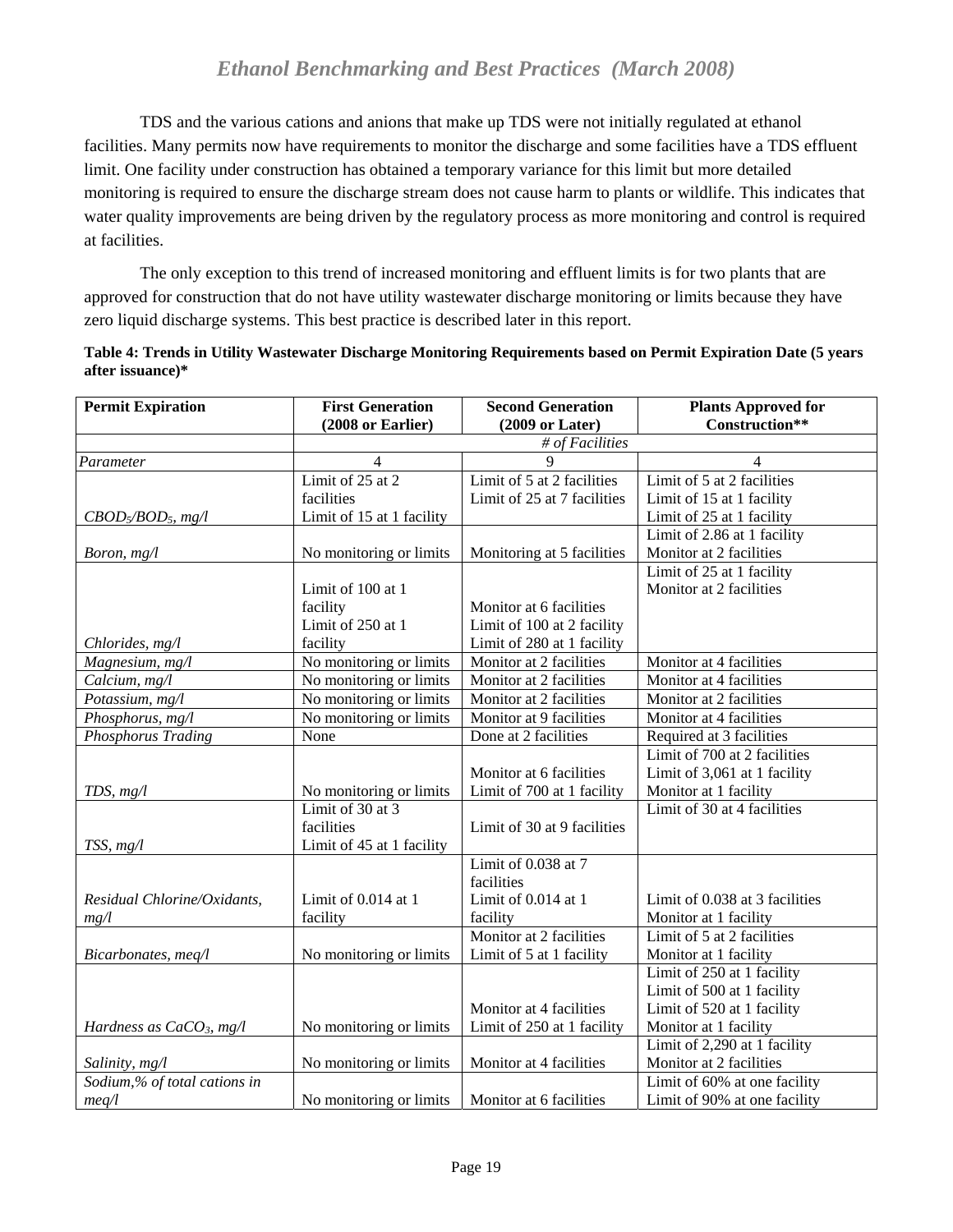<span id="page-19-0"></span>

|                         |                         |                         | Monitor at 1 facility         |
|-------------------------|-------------------------|-------------------------|-------------------------------|
|                         |                         |                         | Limit of 1980 at 1 facility   |
| Sulfate, $mg/l$         | No monitoring or limits | Monitor at 6 facilities | Monitor at 3 facilities       |
|                         |                         | Monitor at 5 facilities | Limit of 1000 at 2 facilities |
| Specific Conductance, - |                         | Limit of $1,000$ at 1   | Limit of 4340 at 1 facility   |
| $\mu$ mhos/cm           | No monitoring or limits | facility                | Monitor at 1 facility         |

\*Limits discussed are monthly averages.

\*\* Table does not include facilities that are designed for zero liquid discharge

Table 5 shows actual wastewater discharge data for an unnamed facility in Minnesota excluding stormwater. The primary pollutants of concern include TDS and associated pollutants including chlorides, bicarbonates, hardness, salinity, sodium, sulfate, and conductivity. Whether these levels are a concern will depend on the receiving water for the facility.

#### **Table 5: Wastewater Discharge Data**

| <b>Parameter</b>     | <b>Units</b>  | Range         |
|----------------------|---------------|---------------|
| Boron                | mg/l          | $1.6 - 2.5$   |
| Chlorides            | mg/l          | $143 - 235$   |
| Phosphorus           | mg/l          | $1.25 - 2.03$ |
| <b>TDS</b>           | mg/l          | 2320 - 3360   |
| <b>TSS</b>           | mg/l          | $2 - 40$      |
| Residual Chlorine    | mg/l          | $0 - 0.04$    |
| <b>Bicarbonates</b>  | mg/1          | $157 - 298$   |
| <b>Hardness</b>      | mg/l          | 1360 - 1900   |
| Salinity             | mg/l          | $2*$          |
| Sodium               | $%$ in meq/l  | $71.8*$       |
| Sulfate              | mg/l          | 1290 - 2090   |
| Specific Conductance | $\mu$ mhos/cm | 2890 - 4820   |

\*Only one value reported

## **Best practices related to water quality include the following:**

#### *Water Resource Planning Prior to Site Selection*

An accurate, well-defined water balance diagram and water treatment design are important first steps in the ethanol project site selection process. Water issues, until recently, have not been a primary concern when choosing a potential site for an ethanol plant. Primary considerations have been access to corn, rail, and natural gas. Water supply and water quality issues are becoming more crucial to the development of new ethanol facilities in Minnesota. Understanding the water quality issues related to supply and discharge are key to determining the types of equipment needed to treat the water. Additionally, the availability of water supply is critical to obtaining approvals for water appropriations.

#### *On-site Retention of Stormwater*

A stormwater pond allows the facility some flexibility in controlling stormwater runoff. The pond should keep stormwater discharge levels at least equal to the levels before the site was constructed; allow for sediment removal before the water flows off site; provide a way to treat dissolved organics and nutrients in stormwater runoff such as nitrogen or phosphorus. Stormwater ponds are not intended to provide secondary containment for spills that may occur during the loading process because facilities should provide separate means for spill containment on site.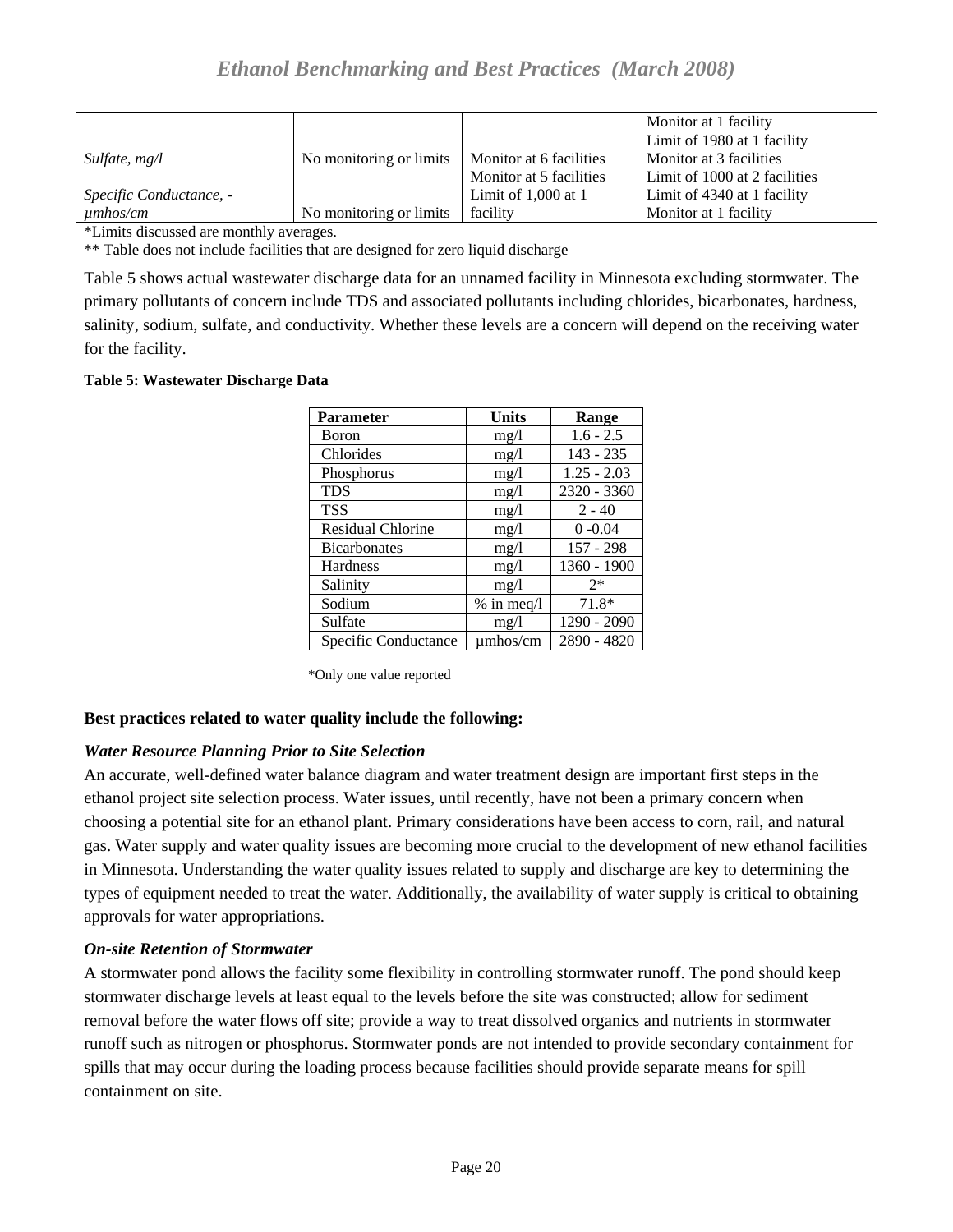#### <span id="page-20-0"></span>*Segregation of Non-Contact and Process Waters*

Non-contact utility water and process water have different characteristics and uses; therefore, it is important to keep them separate. This appears to be a standard practice.

#### *Zero Discharge of Process Water*

With zero discharge of process water, the water leaves the production process only through evaporation during the drying process. Although not all facilities were evaluated for this practice during this study, it appears this is a standard practice in Minnesota. Equipment such as biomethanators remove non-fermentable contaminants in the process water allowing many facilities to more easily reuse process water. Biomethanators are used in multiple facilities in Minnesota and are discussed in more detail in the energy section.

#### *Zero Liquid Discharge Technology*

Using appropriate equipment, a facility can treat the plant's non-contact utility water so there is no water discharge. The costs range from \$5-20 million depending on the water quality at the facility.<sup>[9](#page-33-3)</sup> The first ethanol plant to achieve zero liquid discharge in the United States was Pacific Ethanol in Madera County, California. This facility started operations in November of 2006 and used CLS in combination with RO. Two Minnesota plants plan on using an evaporator/crystallizer system in combination with CLS and RO to achieve zero liquid discharge. VeraSun Energy, a 110 MGY facility in Welcome, Minnesota, will start up in the first quarter of 2008. APEC ethanol facility in Morris, Minnesota will also use this technology with the startup date in 2009. The evaporator/crystallizer system is more complex than CLS. It requires energy in the form of steam to separate the salts from the water and a lined storage pond for temporary storage of the brine solution. Initial analyses of the salts removed indicate these will be disposed of as a solid waste and not a hazardous waste. One significant result of having zero liquid discharge technology is that the facility does not have a utility wastewater discharge with the associated monitoring and limits.

## *Use of Low or No- Phosphorus Water Treatment Chemicals*

Alternatives such as low or no-phosphorus treatment chemicals are available at this time but they have not been tested in a full scale operating plant. There are concerns that these new chemicals will require more knowledgeable plant operators and tighter controls on the water chemistry system. It appears that no Minnesota facilities have made this transition, but there are efforts to test low phosphorus chemicals in production facilities in other states.

## **Air Quality**

Since the 2002 EPA consent decree, the amount of VOC emissions for ethanol facilities has been substantially reduced. Similar to water quality, there are standards listed in the air permit that limit the amount of VOCs a facility can emit and requirements for reporting annual emissions. A benchmark was created based on tons of VOC divided by millions of undenatured ethanol produced. Figure 3 displays this benchmark. There is not a clear explanation for the significant variation in the emissions data but the facilities with the highest emission factors also have significantly higher fugitive VOC emissions from equipment leaks.

The most significant air quality best practice is related to  $CO<sub>2</sub>$  emissions. Each bushel of corn produces about 18 pounds of CO<sub>2</sub><sup>[10](#page-33-3)</sup>, resulting in over 130,000 tons of CO<sub>2</sub> each year for a 40 MGY facility. Some facilities will collect this gas, compress it and sell it to other facilities for processing. A typical use for captured  $CO<sub>2</sub>$  would be carbonating beverages. The  $CO<sub>2</sub>$  is recovered as a co-product in at least five Minnesota facilities.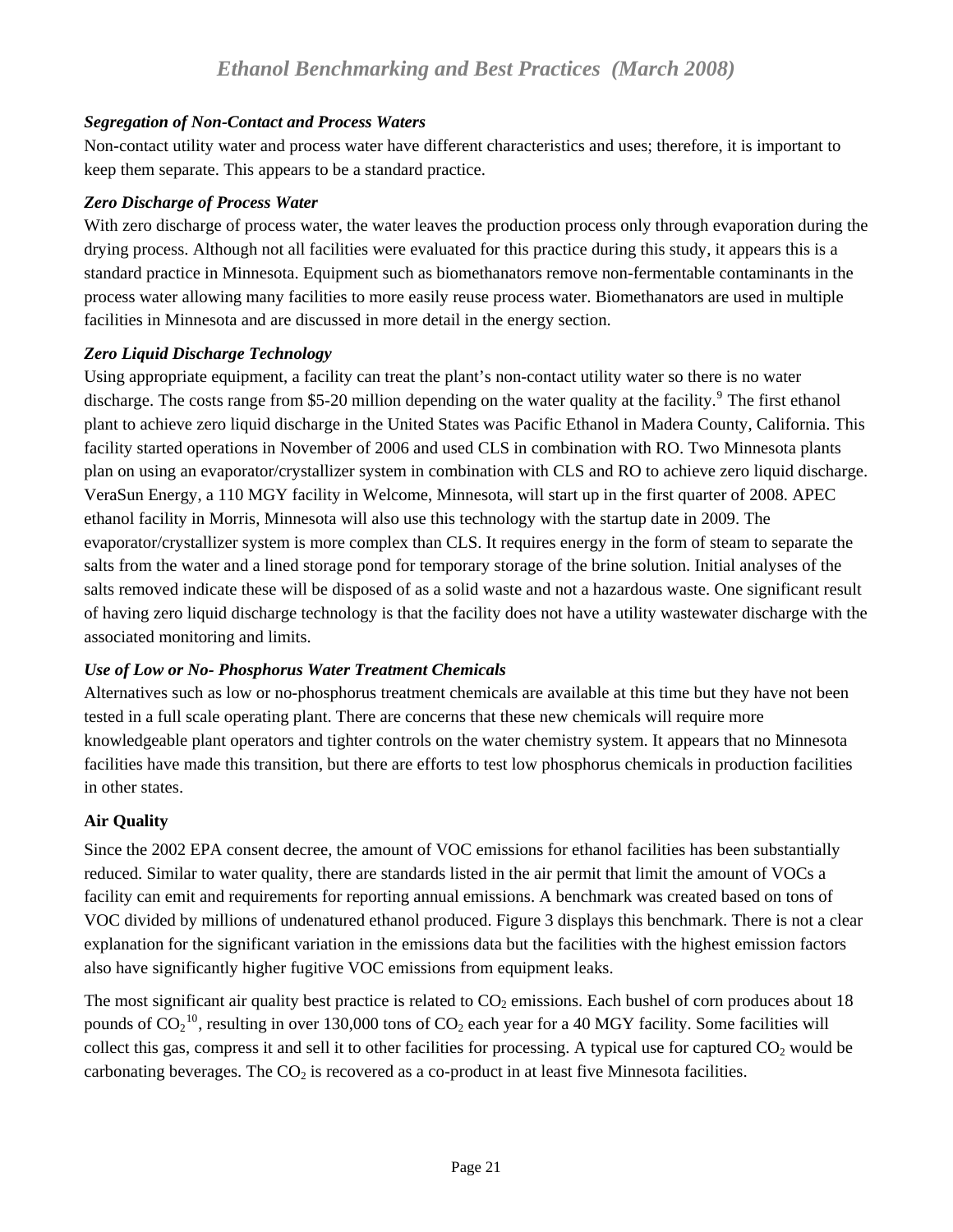<span id="page-21-0"></span>



## **Energy**

Table 6 presents reference points for benchmarking energy use at dry mill ethanol production facilities. These numbers represent estimates from a national non-profit organization, a corporate consulting firm, and design guarantees from an ethanol plant designer. Averages obtained from this study are also included in Table 6.

 These benchmarks only represent the fuel consumed in the production process and do not include fuel related to transportation of the grain to the facility or ethanol and co-products from the facility. There are certainly efficiencies gained in energy consumption as facility size increases and this may have led to the increased capacity of new plants being built. However, there are some concerns that plant size may reach a point where the increased size is not efficient due to higher transportation costs of grain and ethanol.<sup>[11](#page-33-3)</sup> There are also concerns that larger plants will concentrate the environmental impacts related to water use.

**Table 6: Energy Benchmarks for Dry Mill Ethanol Facilities** 

| <b>Study</b>                                                                                     | <b>Thermal</b><br>Energy, Btu/gal | <b>Electrical Energy</b><br>kWh/gal |
|--------------------------------------------------------------------------------------------------|-----------------------------------|-------------------------------------|
| 1995 study by the Institute for Local Self Reliance<br>- State of the Art Dry Mill <sup>12</sup> | 26,500                            | 0.6                                 |
| 1995 study by the Institute for Local Self Reliance<br>$-$ Average Dry Mill <sup>13</sup>        | 39,000                            | 12                                  |
| 2001 BBI International- Average Dry Mill <sup>14</sup>                                           | 34,700                            | 1.09                                |
| June $2006$ – ICM Dry Mill Guarantee <sup>15</sup>                                               | 32,000                            | 0.75                                |
| 2006 Average Minnesota Facility                                                                  | 34,775                            | 0.85                                |
| 2006 Average for Older Minnesota Facilities                                                      | 37,000                            | 1.02                                |
| 2006 Average for Newer Minnesota Facilities                                                      | 29,000                            | 0.61                                |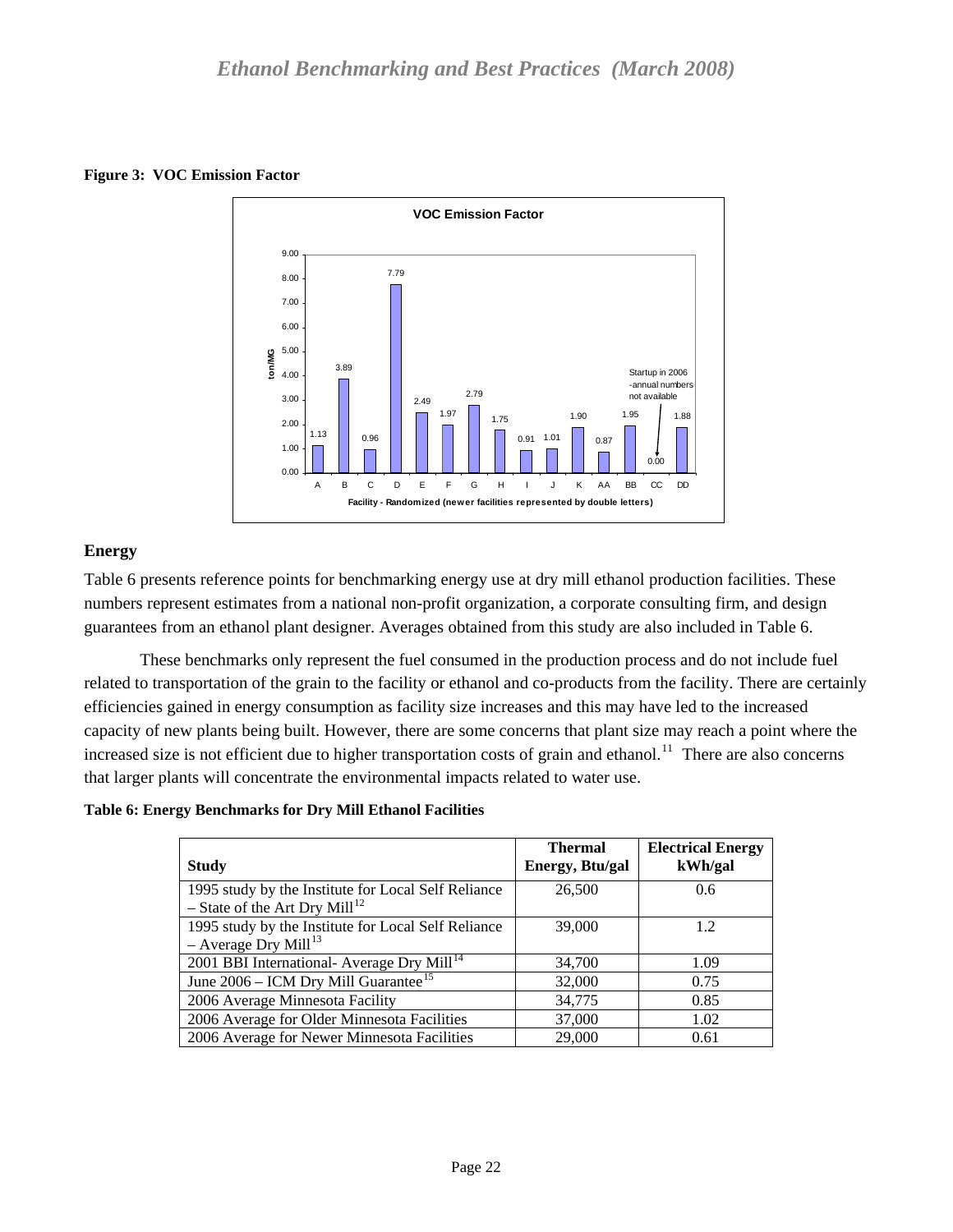<span id="page-22-0"></span>Figure 4 shows the thermal energy use index for all facilities. Some older facilities have energy use indexes similar to newer plants, which are likely due to retrofits. It seems reasonable to assume that best practices could be incorporated at older facilities to achieve an average energy use index of 34,000 Btu/gal. For an average sized facility of 32 MGY, this reduction would be worth \$750,000 annually based on a natural gas price of \$8/MMBtu. Plant size can affect the energy efficiency of a facility. There are some smaller (e.g. 20 MGY) facilities that have been retrofitted and have energy efficiencies equal to larger and newer plants.



#### **Figure 4: Thermal Energy Use Index**

**Figure 5: Renewable vs. Fossil Thermal Energy Use Index**

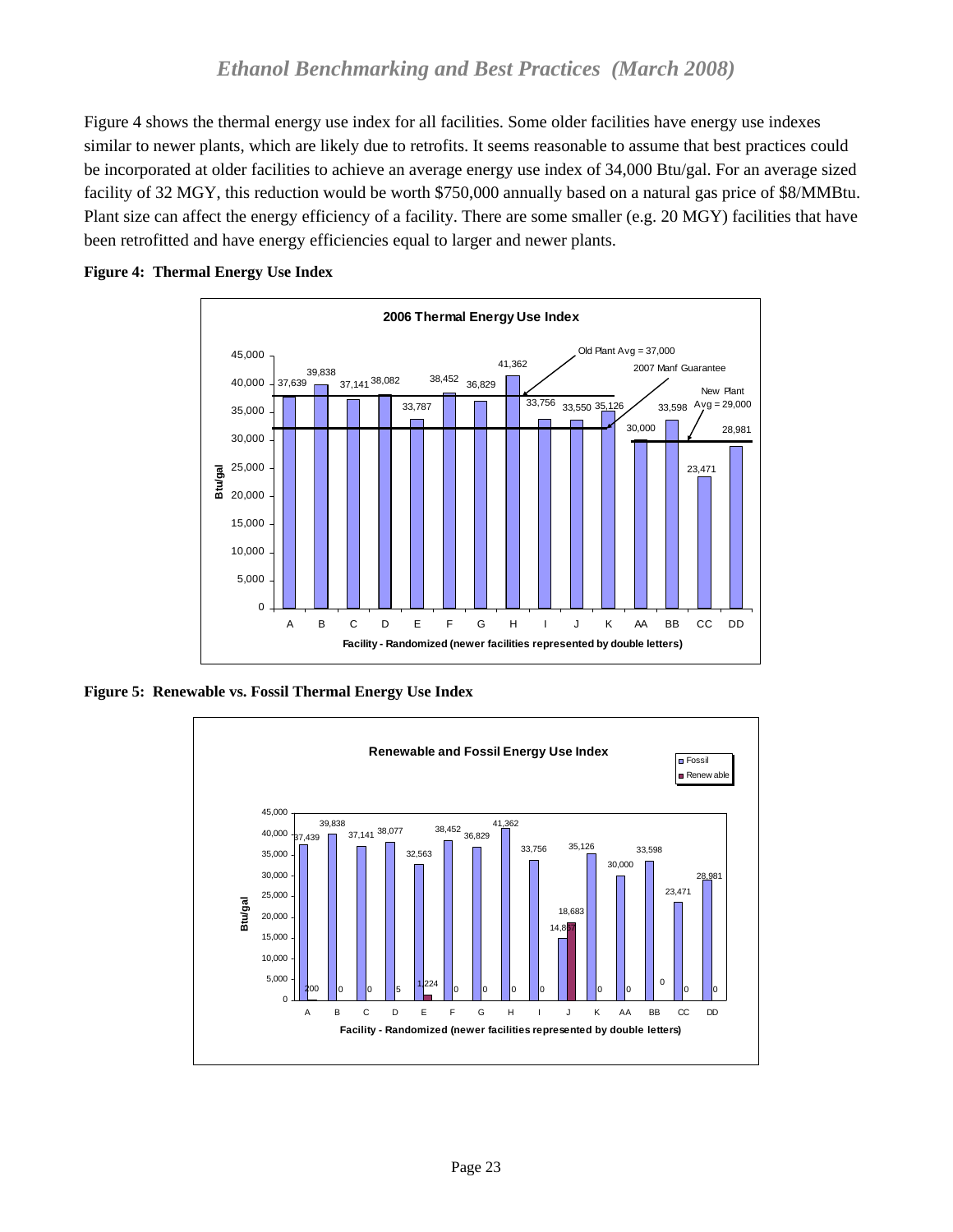<span id="page-23-0"></span> Figure 5 shows the renewable versus fossil energy use index for all the plants. Significant renewable energy use is being demonstrated at one facility but will increase as more facilities implement CHP projects using renewable fuels.

 Figure 6 shows the electrical energy use index for all the facilities. There is limited data available on electrical energy use because this data is not available publicly. Data from three older plants and two newer plants were provided by facilities. Even with this limited data there is reasonable indication that electrical efficiency is higher in newer plants. If older facilities could achieve an average energy use index of 0.8 kWh/gal, an average sized facility of 32 MGY with an electrical energy use index of 1.0 kWh/gal improving to 0.8 kWh/gal would be worth \$300,000 annually based on electricity prices of \$0.05/kWh.



**Figure 6: Electrical Energy Use Index** 

## **Best practices related to energy include the following:**

## *Heat Recovery from Jet Cooker and Distillation*

Waste steam from the jet cookers and evaporators can be used in the evaporator system. This is expected to be standard practice in all facilities but could not be confirmed by this study.

## *Heat Recovery from TO/RTO*

Since TO/RTO were added to facilities fairly recently, there are still opportunities to recover the heat in the exhaust gas. The HRSG is the default application for heat recovery when a TO is installed. Other opportunities include boiler economizers, preheating dryer air, or preheating process water.

## *Ring Dryers (vs. Rotary Dryers)*

Rotary dryer technology has been around since the early  $20<sup>th</sup>$  century. Although more costly, ring dryers consume less energy than rotary dryers because they have less air leakage. Air leakage results in heating air that is not needed for the drying process. The ring dryer also has a centrifugal classifier to remove lighter dry material while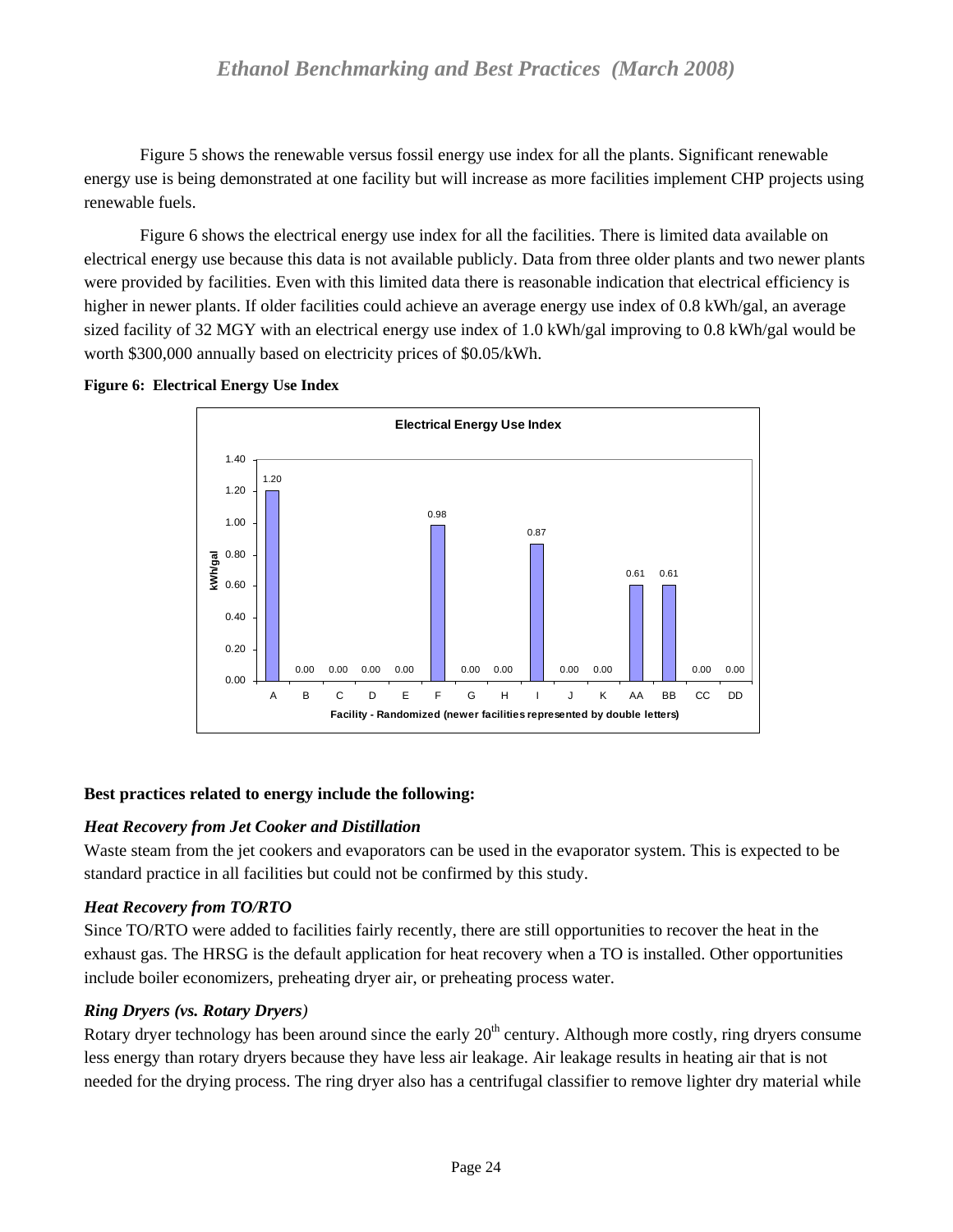<span id="page-24-0"></span>keeping wet material in the dryer longer. It is estimated that a ring dryer consumes 5-10% less energy than a rotary dryer.<sup>[16](#page-33-3)</sup>

## *Use of Renewable Energy*

Ethanol facilities have the potential to supply much of their own energy through the use of renewable fuels. Some facilities may use local sources of biomass such as wood waste, corn stover co-products such as corn syrup, or DDGS. For electrical supply, facilities may use wind turbines. The E3 Biofuels facility in Mead, Nebraska was able to supply thermal energy needs from animal waste biogas from a nearby 28,000-head cattle feedlot.<sup>[17](#page-33-3)</sup> Some Minnesota plants are already using renewable energy sources such as wind, wood waste, and corn syrup. Typically, biomass is combusted in a gasifier or boiler as described in the CHP best practice. More work is needed to develop the emissions factors for biomass combustion and the resulting impact on air quality.<sup>[18](#page-33-3)</sup>

## *Combined Heat and Power (CHP)*

When a CHP process is used to produce energy the overall efficiencies can improve from 49% for a conventional facility to 75% for a CHP facility. CHP processes use a combination of natural gas or steam turbines, HRSG, boilers, gasifiers, thermal oxidizers to convert waste heat or steam into electrical power<sup>[19](#page-33-3)</sup>. As of December 1, 2006, there were six ethanol facilities using CHP and at least 10 others in design or under construction in the U.S. In Minnesota, there are four projects either in construction, being tested, or operational. Two Minnesota projects will use biomass such as wood waste, DDGS, corn stover, or corn syrup. One Minnesota facility has replaced the steam pressure-reducing valve with a steam turbine that generates approximately 1 MW of electricity.

 The cost to convert an existing plant to CHP is significant. Cost estimates for a 100 MGY facility in Wisconsin were approximately \$58 million and the payback was 4.7 years based on a \$6/MMBtu price for natural gas.<sup>[20](#page-33-3)</sup> With the volatility of natural gas prices it can be difficult to assume the risk associated with this significant investment. There are efforts by the University of Minnesota to provide more data on the economics of investment in CHP. $^{21}$  $^{21}$  $^{21}$ 

## *Co-location with Steam Power Plants*

The waste steam from a conventional power plant can be used in an ethanol facility eliminating the need for a steam boiler and ground water used for steam supply. The Blue Flint Ethanol facility located in Underwood, North Dakota receives waste steam from the Coal Creek station to provide the thermal energy needed. The facility started operations in February  $2007.<sup>22</sup>$  $2007.<sup>22</sup>$  $2007.<sup>22</sup>$ 

# *Elimination of Grain Drying before Grinding*

Most ethanol facilities have the capability to dry the incoming corn if it has too much moisture. Wet grain will limit hammermill capacity. One way facilities avoid drying grain is to store the dry grain separate from the wet grain or by setting standards for moisture content of the incoming grain. Then these two feeds can be mixed appropriately so that drying is not required.

# *Ship WDGS Instead of DDGS*

If a facility has customers close to the facility they will not have to dry the WDGS because it will be consumed before moisture degrades the quality of the co-product. This practice saves energy use in the drying process and is fairly common in Minnesota plants. The cost of shipping wet grains is expensive because they contain approximately 60% water. The typical limit on transporting wet grains is 40 to 50 miles.<sup>[23](#page-33-3)</sup> Odors and stormwater runoff related to storage of WDGS are concerns. Shipping WDGS may be a better opportunity for Minnesota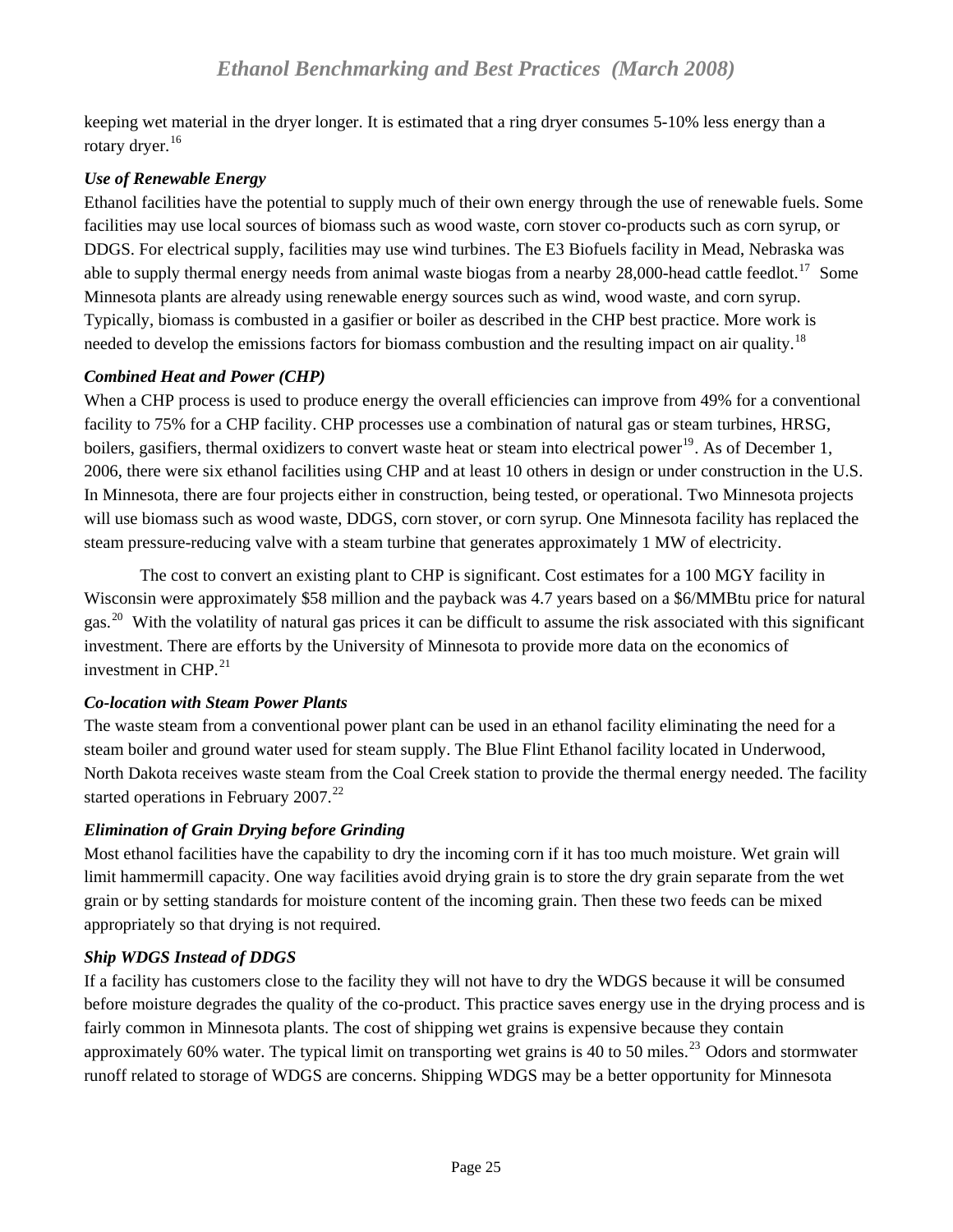<span id="page-25-0"></span>facilities because the size of herds is smaller and the size of a typical truckload of wet cake matches the needs of these facilities.

#### *Biomethanators*

 Process wastewater in the ethanol production process can be reused by incorporating an anaerobic process which converts non-fermentable contaminants in the process water to methane.<sup>[24](#page-33-3)</sup> The methane will offset a small amount of natural gas use and recycle process water. This is a practice that is fairly common in Minnesota plants.

#### *Raw Starch Hydrolysis*

Raw starch hydrolysis, or "cold cook enzymes", eliminates the alpha-amylase and glucoamylase enzymes and uses a new enzyme in the starch conversion process eliminating the need for heat required for liquefaction. Since this steam is typically injected into the mash, this practice also reduces water use. This process increases the alcohol content coming out of the fermentation process from the typical value of 10% to values as high as 20%. Additional benefits include less time to complete the fermentation process, less cooling water use during fermentation, and less energy in the distillation process. The process has been incorporated in approximately 17 plants across the U.S. and since the enzymes are produced by two separate companies the costs are more competitive. $25$ 

## *Fractionation*

Fractionation involves separating the parts of the corn kernel so only the fermentable parts are sent to the starch conversion process. Based on air permit data there is one Minnesota facility that is using this technology. There is a high capital cost associated with fractionation technology. The benefits include the following:

- o Increased capacity and yield due to the removal of the non-fermentables from the front end of the process before the starch conversion process<sup>[26](#page-33-3)</sup>
- o Reduced fermentation times which results in less cooling water use
- o Increased value of the co-products if local markets are available
- o Reduced energy for drying DDGS and lower VOC emissions from drying since more solids are removed from the process at the front end<sup>[27](#page-33-3)</sup>
- o Reduced VOC emissions and cleaner, more efficient heat exchangers from removing the germ on the front end resulting in fewer oils produced $^{28}$  $^{28}$  $^{28}$

## *High Efficiency Stillage Concentration (HESC) System*

A typical evaporator system will produce syrup concentrations of 35% solids; the HESC will produce solids concentrations up to 50%. This system is designed to be a retrofit to an existing evaporator system. Mechanical vapor recompression is used to evaporate the water from the syrup. The system will require additional electrical energy for the pumps and compressors but this is offset by the energy savings in the dryer. The system requires a significant capital investment but the return is equally significant. Based on energy savings from the reduced dryer duty alone, the system could save 20% in overall energy consumption. An added benefit is water that normally would be evaporated in the dryer is recovered for reuse in the process. Energy savings result from reduced dryer duty and reduced amounts of steam needed for the evaporation system. This process is relatively new, and more specific information on plant locations was not available.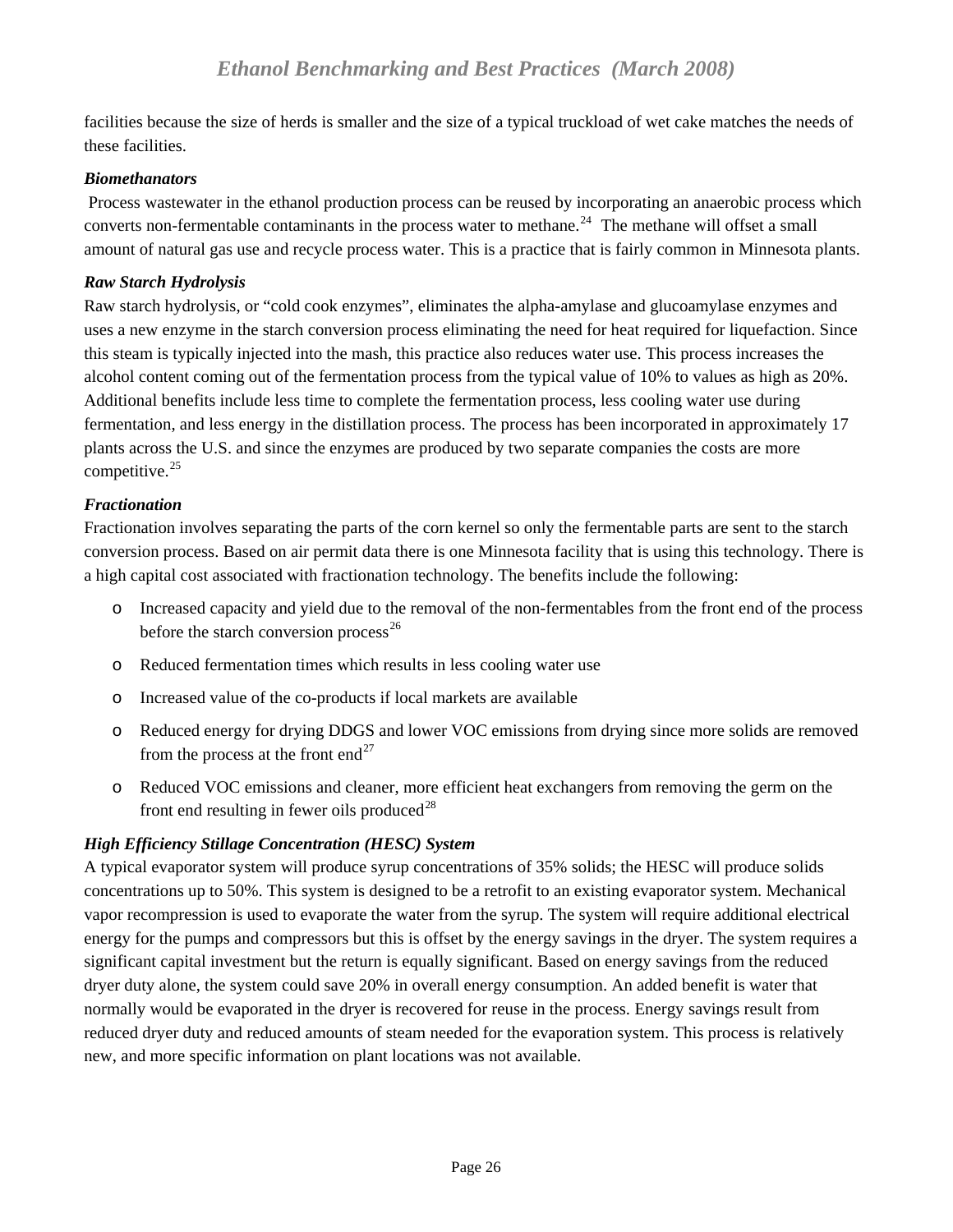## <span id="page-26-0"></span>*Use of Variable Frequency Drives (VFD) and High Efficiency Motors*

Using VFD for operations that require varying motor speeds will reduce electrical consumption. Use of high efficiency motors will reduce electrical consumption. The Energy Policy Act of 1992 (EPAct) required that motors meet a higher minimum standard of efficiency by October of 1999. Any facility built earlier than 1999 may have an opportunity for energy savings when they replace motors. There are also opportunities for facilities to install premium efficiency motors that are 1-2% more efficient than the EPAct standards.

#### *Advanced Process Control*

If the control system can be optimized to reduce bottlenecks in the process more ethanol can be produced for essentially the same energy input. Advanced process control is typically not installed when a facility is initially built but added as a retrofit once facilities are up and running and the location of the bottleneck is determined. This type of retrofit will typically result in a 5% energy savings but requires significant investment. An added benefit is improvement in yield.

## **Water Efficiency**

Water efficiency is measured as gallons water used per gallon of ethanol produced (gal/gal). All Minnesota facilities withdrawing surface or ground water have a requirement in their water appropriations permit to report annual water withdrawals to the DNR. For this report, the amount of undenatured ethanol produced was estimated from the annual emissions inventory report which required a detailed evaluation of the data. In the past water efficiency was based on ethanol production data from the Minnesota Department of Agriculture (MDA) and based on denatured ethanol production numbers. However, since ethanol facilities add denaturant in amounts ranging from 3-5%, water efficiency was compared using the amount of undenatured ethanol produced.

 There have been significant gains in water efficiency in the ethanol industry. Based on publicly reported data the water efficiency of Minnesota dry mills has improved 30% from 1998 to 2006. The average for 1998 was 5.8 gal/gal and in 2006 it was 4.1 gal/gal. There is discussion that 1.5 gal/gal is achievable but no demonstration of this was found in an operating plant.<sup>[29](#page-33-3)</sup> The gains may be due to reductions in the amount of steam use, reductions in cooling water use, reuse of wastewater streams in the process, or higher recycle rates on the cooling tower or RO system. There are limits to the amount of recycling that can be done with the cooling tower or RO system because salts get concentrated in the wastewater streams and may cause harm to the receiving water.

 Figure 7 shows the water efficiency for all the facilities in the study. Water efficiency is data for calendar year 2006 except for one facility where the number was estimated because it did not operate the entire year. The overall average was 4.2 gal/gal and the standard deviation was 0.5 gal/gal. The average for the older plants was 4.6 gal/gal and the average for newer plants was 3.4 gal/gal. Since some plants did not participate, it was difficult to determine which best practices had the most impact on lowering water use. The ones observed included raw starch hydrolysis, biomethanators, and no-contact steam systems. Since MnTAP did not have access to incoming water quality at each facility, it is unclear how much the water supply quality affected water efficiency.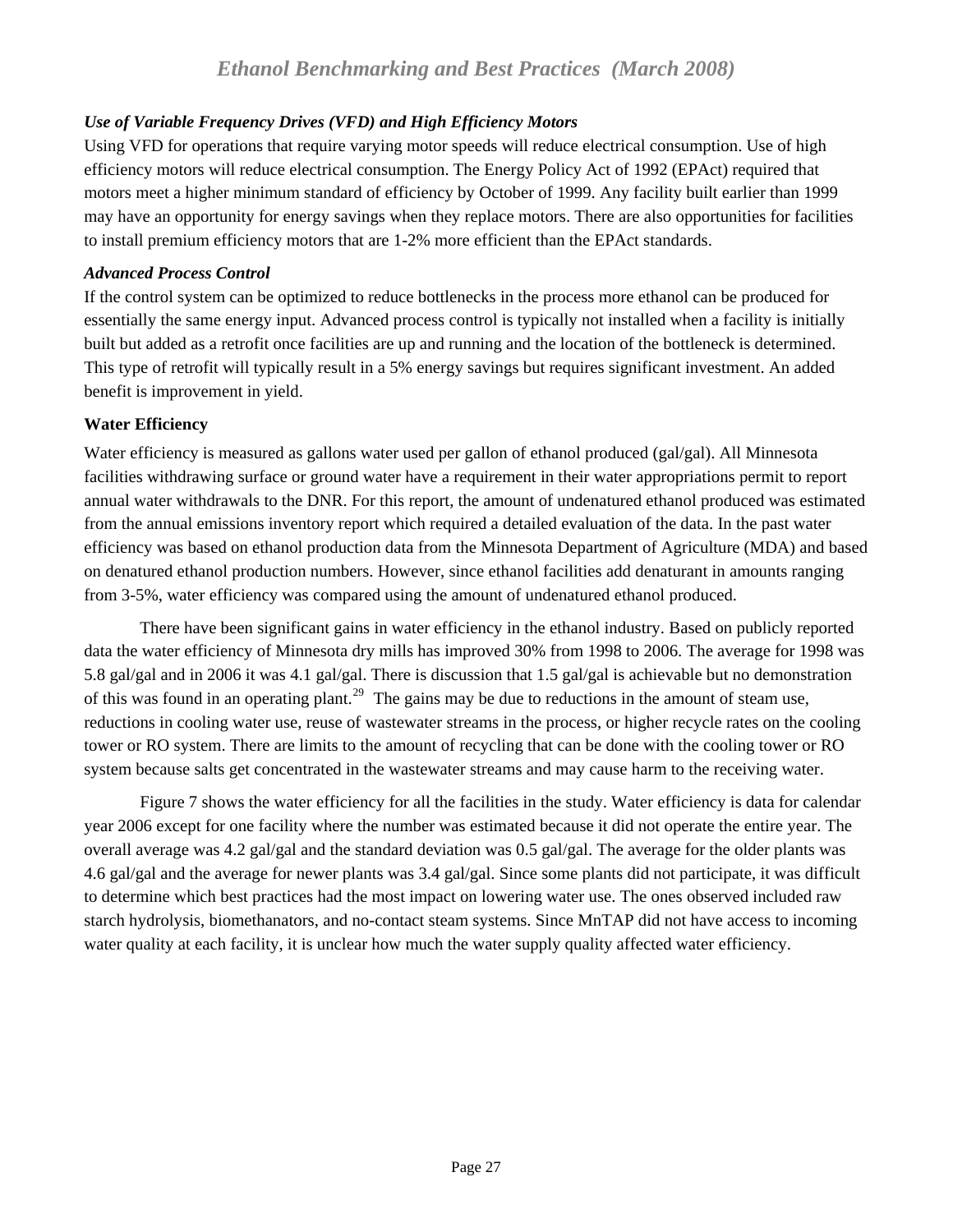<span id="page-27-0"></span>



## **Best practices related to water use include the following:**

# *Public Records of Water Use*

The 2006 IATP study recommended that states maintain publicly available records of water use by ethanol facilities.<sup>[30](#page-33-3)</sup> This practice is already in place in Minnesota through the DNR, but is unique because it appears facilities in other states do not have to report their water use. This study also recommended that water use issues must be discussed openly during the siting process for new facilities. This practice is part of the permitting process in Minnesota.

# *No-Contact Steam Systems[31](#page-33-3) vs. Direct Injection*

With these systems the condensed steam is returned to the boiler and reused versus being injected into the process and then later evaporated in the grain drying process. The best example is in the starch conversion process where the jet cooker typically uses direct steam injection to heat the mash, but some facilities will heat the mash using heating coils where the condensate is returned to the boiler. It is expected that this could reduce water use by approximately 45 gpm or 0.6 gal/gal in a 40 MGY facility.

# *Municipal Wastewater Reuse*

An ethanol plant may be able to use the discharge from a MWWTP for non-contact cooling water use. They may not be able to use this water for process water supply because of concerns about DDGS quality degradation. A study by the Metropolitan Council Environmental Services determined that there were enough MWWTP within 10 miles of ethanol facilities to provide a potential supply of 52 million gallons per day (MGD), and the current demand is approximately 6 MGD.<sup>[32](#page-33-3)</sup> This practice has been demonstrated at other industrial sites in Minnesota. In Mankato a new power plant was built near an existing wastewater plant. By recycling 6 MGD of wastewater from the plant, no additional water was needed for cooling, and the power plant needed to obtain fewer permits.<sup>[33](#page-33-3)</sup> Tharaldson Ethanol LLC, in Casselton, N.D., will implement this technology in their 100 MGY facility which is scheduled to start up in December 2008.<sup>[34](#page-33-3)</sup> The water will be piped a distance of 27 miles each way.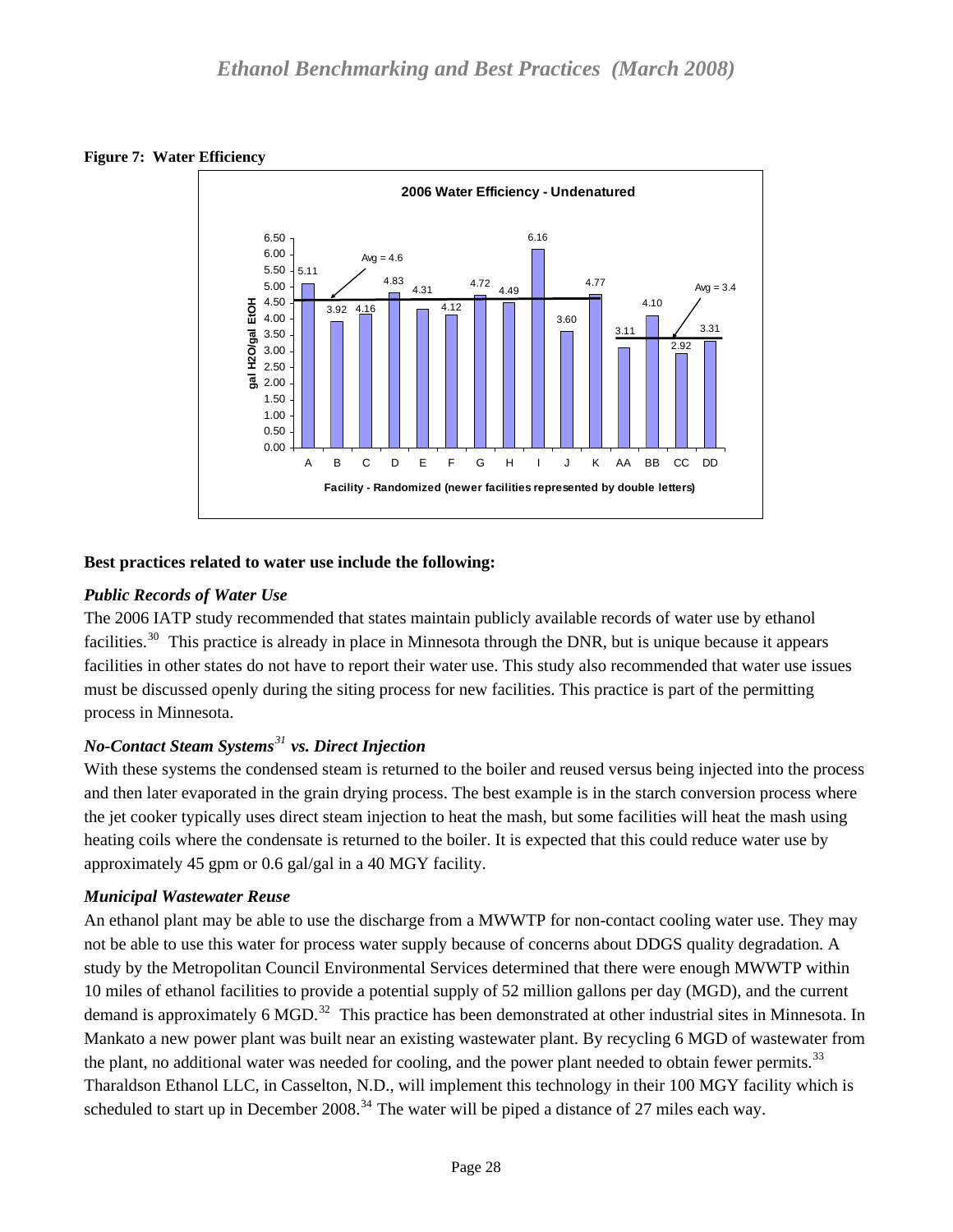# <span id="page-28-0"></span>*High Efficiency Dryer Technology*

Dryers that use superheated steam as the heat source can be sealed better to prevent unwanted air leakage that occurs in rotary drum dryers. These dryers send the exhaust vapor to the evaporator system to recover the water removed from the WDGS. The water is then treated so that it can be used as cooling tower makeup water. This system has been in operation since April, 2007 in an ethanol facility in China but without the water treatment component. This system will be installed at the 130 MGY Renew Energy facility in Jefferson, Wisconsin and is scheduled to start up in mid-October, 2007.<sup>[35](#page-33-3)</sup>

# *Chemical Treatment of Cooling Tower Water*

HiCycler is a patented system that is being used in other industrial facilities with cooling towers to remove hardness and silica from the water to greatly increase the recycle rate of water. The closest operation to Minnesota is the Creston Bean Plant in Iowa, which produces biodiesel. There are ethanol facilities where this is being installed in Nebraska and Kansas, but water savings have not been confirmed.

# *Membrane Technology*

Liquid and gaseous phase membranes can replace existing rectifiers, strippers, and mole sieves to reduce water and energy costs. The membrane system can accept ethanol from the beer column, which is only 40% to 50% ethanol, and complete the dehydration process like the mole sieve. This is compared to the mole sieve which can only accept 95% ethanol. This membrane system replaces the rectifier, stripper, and mole sieve to produce significant energy savings. This process has been demonstrated on a pilot scale in an ethanol plant in Canada, but not in a commercial scale facility.[36](#page-33-3)

# *Recycling Discharge Water with Livestock Facilities*

The IATP study recommended ethanol plant wastewater be recycled with livestock facilities that could displace another high use of ground water. This practice will depend on large livestock facilities that are close to the plant. It is not likely that this will happen in Minnesota because typically livestock facilities are relatively small compared to those in other states like Texas or Nebraska.

# **Yield**

Yield is defined as the number of gallons of ethanol that can be produced from a bushel of corn. Yield was calculated by taking the amount of undenatured ethanol produced and dividing by the throughput of corn, as reported on the annual emission inventory report. Twenty years ago the average ethanol plant produced only 2.5 gallons of ethanol per bushel of corn and today a plant using state-of-the-art technology can achieve yields as high as 2.85. $37$  The ICM website provides a yield guarantee of 2.67 (2.80 for 5% denaturant) for new facilities.<sup>[38](#page-33-3)</sup> An increase in yield from 2.60 to 2.70 for a 40 MGY facility results in using 600,000 less bushels of corn. This savings is approximately \$2 million if corn is \$3.25 per bushel.

 Figure 8 shows the yield for all facilities. The average yield was 2.71 gallons per bushel of corn (gal/bu) and the standard deviation was 0.08. The average for the older plants was 2.68 gal/bu and the average for newer plants was 2.81 gal/bu. The data shows that all facilities are significantly above the average of 2.50 from the 1980's. Improvements in yield have been primarily due to improved enzymes and better process control.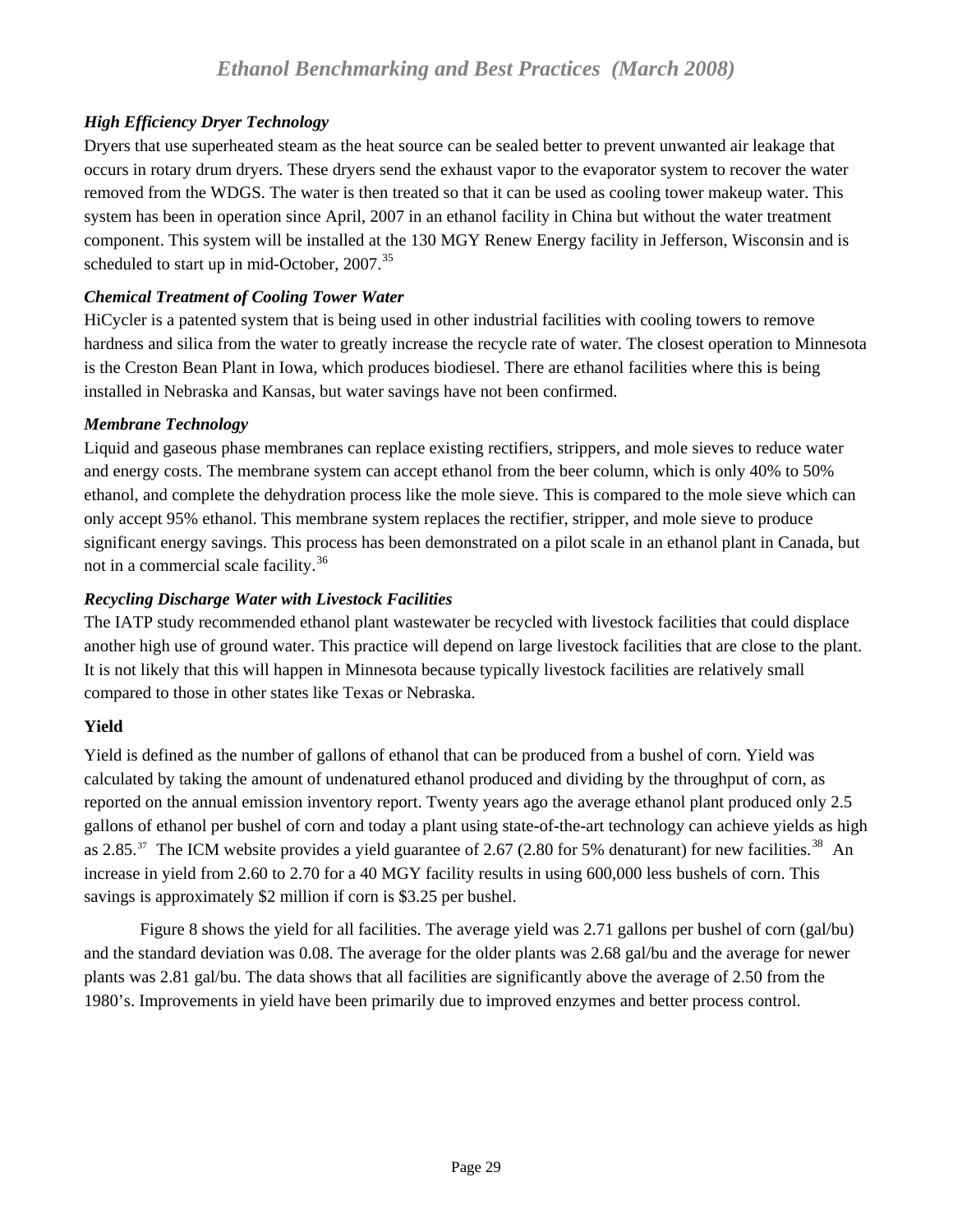<span id="page-29-0"></span>



 Yield is affected by enzymes, process controls, and yeast strains. This project did not include any specific best practices related to yield. Some best practices that reduce energy or water use also improve yields. For example, fractionation provides increased yield while also reducing energy and water use.

## **Summary**

Table 7 provides a summary of the best practices reviewed for this report. Best practices were classified as standard if they were expected to be seen in all plants. The table shows whether they were observed in operating Minnesota operating facilities or in facilities outside Minnesota or if they have only been demonstrated on a pilot scale. Some best practices may not have been documented in an operating plant during this study or the facility using this best practice considered the information confidential. Finally, best practices were identified if they were considered a possible retrofit for older plants or if they required low or high capital cost expenditures.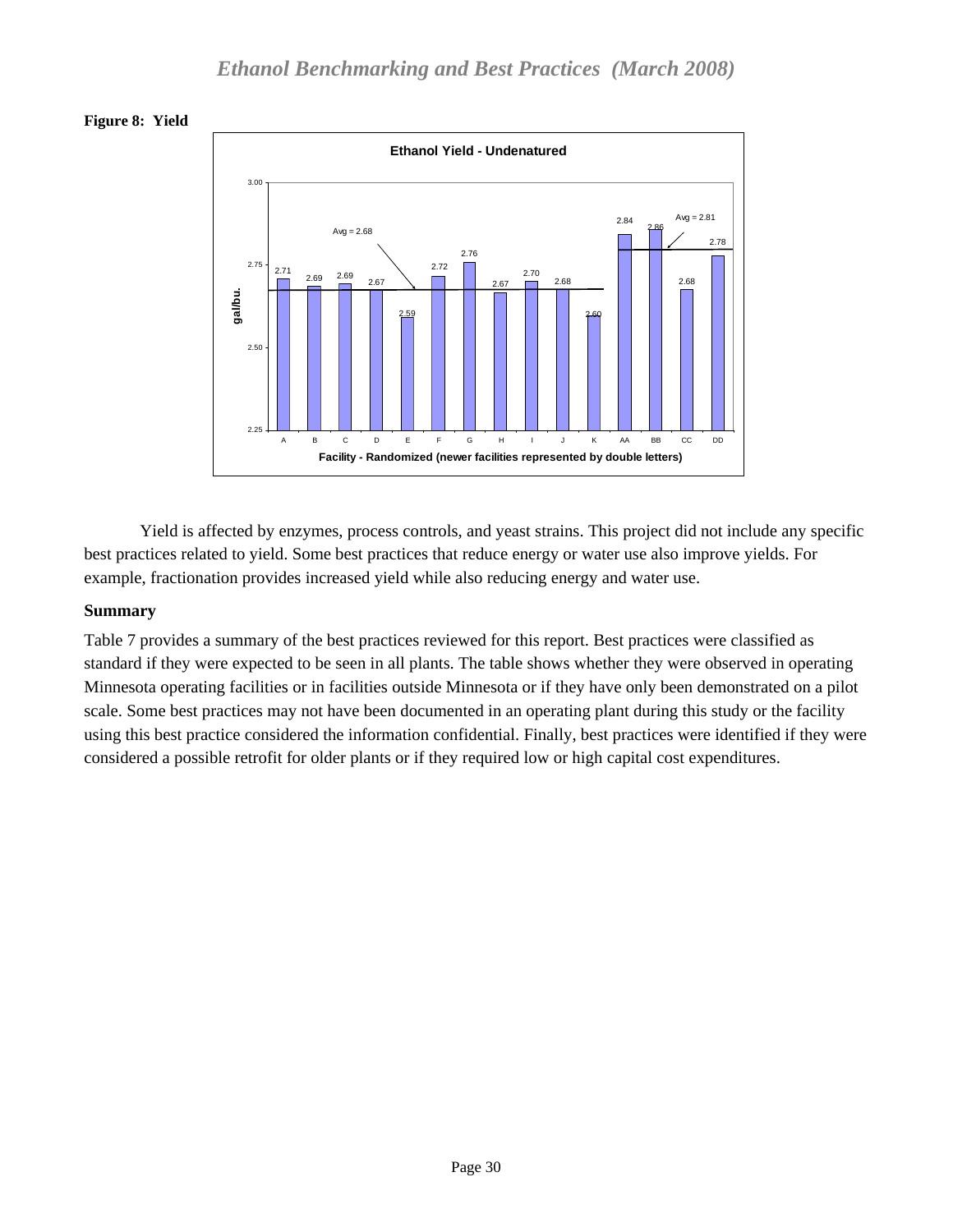#### <span id="page-30-0"></span>**Table 7 Summary of Best Practices**

| <b>OF POOL FRANCHING</b><br><b>Description</b>       |                       |           |                  |       |                                      |                       |             |                     |
|------------------------------------------------------|-----------------------|-----------|------------------|-------|--------------------------------------|-----------------------|-------------|---------------------|
|                                                      |                       |           |                  |       | <b>Demonstrated</b><br>No Info / Not |                       | Low Capital | <b>High Capital</b> |
|                                                      | Standard              | Minnesota | <b>Minnesota</b> |       |                                      | Retrofit              |             |                     |
|                                                      |                       |           | Outside          | Pilot |                                      |                       |             |                     |
|                                                      |                       |           |                  |       |                                      |                       |             |                     |
| <b>Water Quality</b>                                 |                       |           |                  |       |                                      |                       |             |                     |
| <b>On-Site Retention of Storm Water</b>              | N                     |           |                  |       |                                      |                       |             |                     |
| Segregate Non-Contact and Process Water              | $\sqrt{}$             |           |                  |       |                                      |                       |             |                     |
| Zero Discharge of Process Water                      | $\overline{\sqrt{}}$  |           |                  |       |                                      |                       |             |                     |
| Zero Liquid Discharge Technology                     |                       |           | V                |       |                                      |                       |             | ٦I                  |
| Low Phosphorus Water Treatment Chemicals             |                       |           |                  |       | √                                    |                       |             |                     |
| <b>Energy</b>                                        |                       |           |                  |       |                                      |                       |             |                     |
| Heat Recovery from Jet Cooker and Evaporators        | ٧                     |           |                  |       |                                      |                       |             |                     |
| Heat Recovery from TO/RTO                            | $\overline{\sqrt{2}}$ |           |                  |       |                                      |                       |             |                     |
| Ring Dryers (vs. Rotary Dryers)                      |                       | ٧         |                  |       |                                      | ٧                     |             | ٧                   |
| Use of Renewable Fuels                               |                       |           |                  |       |                                      | N                     |             | √                   |
| <b>Combined Heat and Power</b>                       |                       | √         |                  |       |                                      | √                     |             |                     |
| Co-location with Steam Power Plants                  |                       |           | √                |       |                                      |                       |             |                     |
| Ship Wet Cake Instead of Dry Cake                    |                       |           |                  |       |                                      |                       | √           |                     |
| <b>Biomethanators</b>                                |                       | ٧         |                  |       |                                      | ٧                     |             | ٦I                  |
| Raw Starch Hydrolysis                                |                       |           |                  |       |                                      | $\sqrt{}$             |             |                     |
| High Efficiency Stillage Concentration (HESC) System |                       |           |                  |       | √                                    | $\checkmark$          |             | √                   |
| Fractionation                                        |                       | ٧         | √                |       |                                      | $\overline{\sqrt{ }}$ |             | √                   |
| Use of Variable Frequency Drives (VFD) and High      |                       | √         | √                |       |                                      | $\sqrt{}$             | √           |                     |
| <b>Efficiency Motors</b>                             |                       |           |                  |       |                                      |                       |             |                     |
| <b>Advanced Process Control</b>                      |                       | √         |                  |       |                                      | √                     |             | √                   |
| <b>Water Use</b>                                     |                       |           |                  |       |                                      |                       |             |                     |
| Public Records of Water Use                          |                       | V         |                  |       |                                      |                       |             |                     |
| No-Contact Steam Systems                             |                       | $\sqrt{}$ |                  |       |                                      |                       |             |                     |
| Municipal Wastewater Reuse                           |                       |           | √                |       |                                      |                       |             |                     |
| High Efficiency Dryer Technology                     |                       |           | √                |       |                                      |                       |             |                     |
| Membrane Technology                                  |                       |           |                  | √     |                                      | √                     |             |                     |
| Recycling Discharge Water with Livestock Facilities  |                       |           |                  |       | √                                    |                       |             |                     |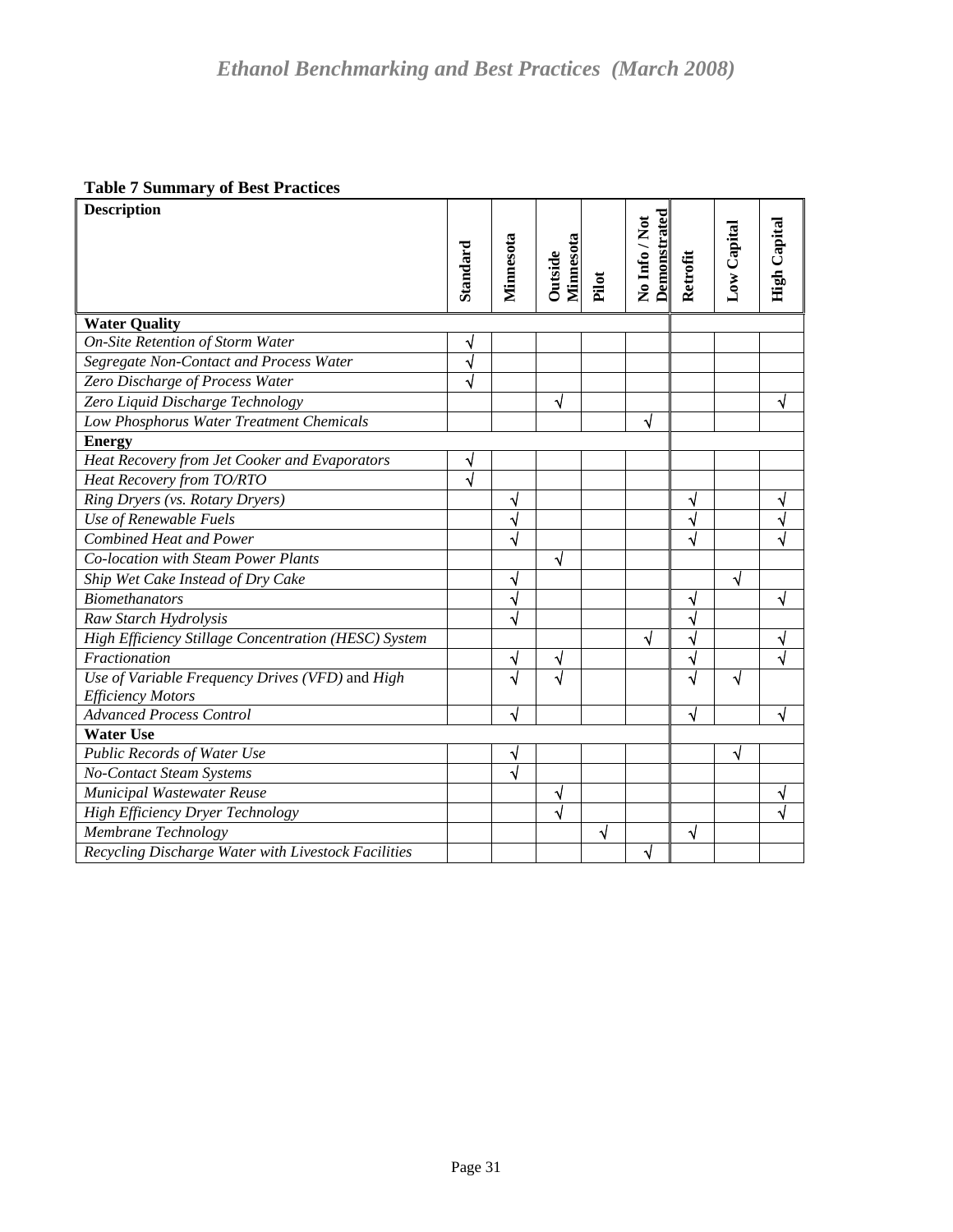# <span id="page-31-0"></span>**CONCLUSIONS**

Fuel ethanol production is a complex energy intensive process, going through a significant growth period throughout the United States. Within the study's constraints of limited time and access, the following conclusions were made about the ethanol industry in Minnesota:

1. Numerical benchmarks indicate that the newer facilities are using fewer resources than older facilities. Table 8 provides a summary of results from this study. The variability in VOC emissions was high and the data had a standard deviation of 1 ton/MG. Therefore the VOC difference for old plants and new plants did not clearly demonstrate improvement.

| <b>Benchmark</b>                  | <b>Have New Plants Achieved</b>     | <b>Old Plant Avg</b>          | <b>New Plant</b>            |
|-----------------------------------|-------------------------------------|-------------------------------|-----------------------------|
|                                   | Improvements?                       |                               | Avg                         |
| <b>Electrical Energy</b>          | Clearly demonstrated<br>improvement | $1.02$ kWh/gal                | $0.61$ kWh/gal              |
| <b>Thermal Energy</b>             | Demonstrated improvement            | 37,000 Btu/gal                | 29,000 Btu/gal              |
| Yield (undenatured)               | Demonstrated improvement            | $2.68$ gal/bu                 | $2.81$ gal/bu               |
| Water Efficiency<br>(undenatured) | Demonstrated improvement            | $4.6$ gal/gal                 | $3.4$ gal/gal               |
| <b>Water Quality</b>              | Demonstrated improvement            | $\ast$                        | $\ast$                      |
| <b>VOC</b>                        | Not clearly demonstrated            | $2.4 \text{ ton} / \text{MG}$ | $1.2 \text{ ton}/\text{MG}$ |

#### **Table 8: New Plants (2005/2006 startup) vs. Old Plants (1991 – 1999 startup)**

\* There was no single numerical benchmark for water quality but data trends indicate improvements

- 2. It is possible to retrofit existing plants to achieve reductions in resource use. This is indicated by the numerical benchmarks achieved by existing plants.
	- a. It seems reasonable to assume that best practices could be incorporated at older facilities to achieve an average energy use index of 34,000 Btu/gal. For an average sized facility of 32 MGY this reduction would be worth \$750,000 annually based on a natural gas price of \$8/MMBtu.
	- b. If older facilities could achieve an average energy use index of 0.8 kWh/gal, an average sized facility of 32 MGY with an electrical energy use index of 1.0 kWh/gal improving to 0.8 kWh/gal would be worth \$300,000 annually based on electricity prices of \$0.05/kWh.
	- c. An increase in yield from 2.60 to 2.70 for a 40 MGY facility results in using 600,000 less bushels of corn. This savings is approximately \$2 million if corn is \$3.25 per bushel, and even higher if corn sustains a price over \$4.00 per bushel, as it has in early 2008
- 3. Low cost actions that will achieve reductions in resource use are possible. Short-term savings are not specific to ethanol facilities but are general practices that apply to all industrial facilities. Examples of short-term savings include steam trap maintenance, use of high efficiency motors, minimizing air compressor leaks, lighting upgrades, and proper steam pipe insulation.
- 4. Natural gas prices will drive innovation towards further reductions energy consumption. Even though some best practices require a high capital investment, if savings of 20-40% can be achieved, the payback in fuel savings makes these investments attractive. An indirect benefit of many energy conservation measures will be reduced water use (e.g. fractionation or raw starch hydrolysis).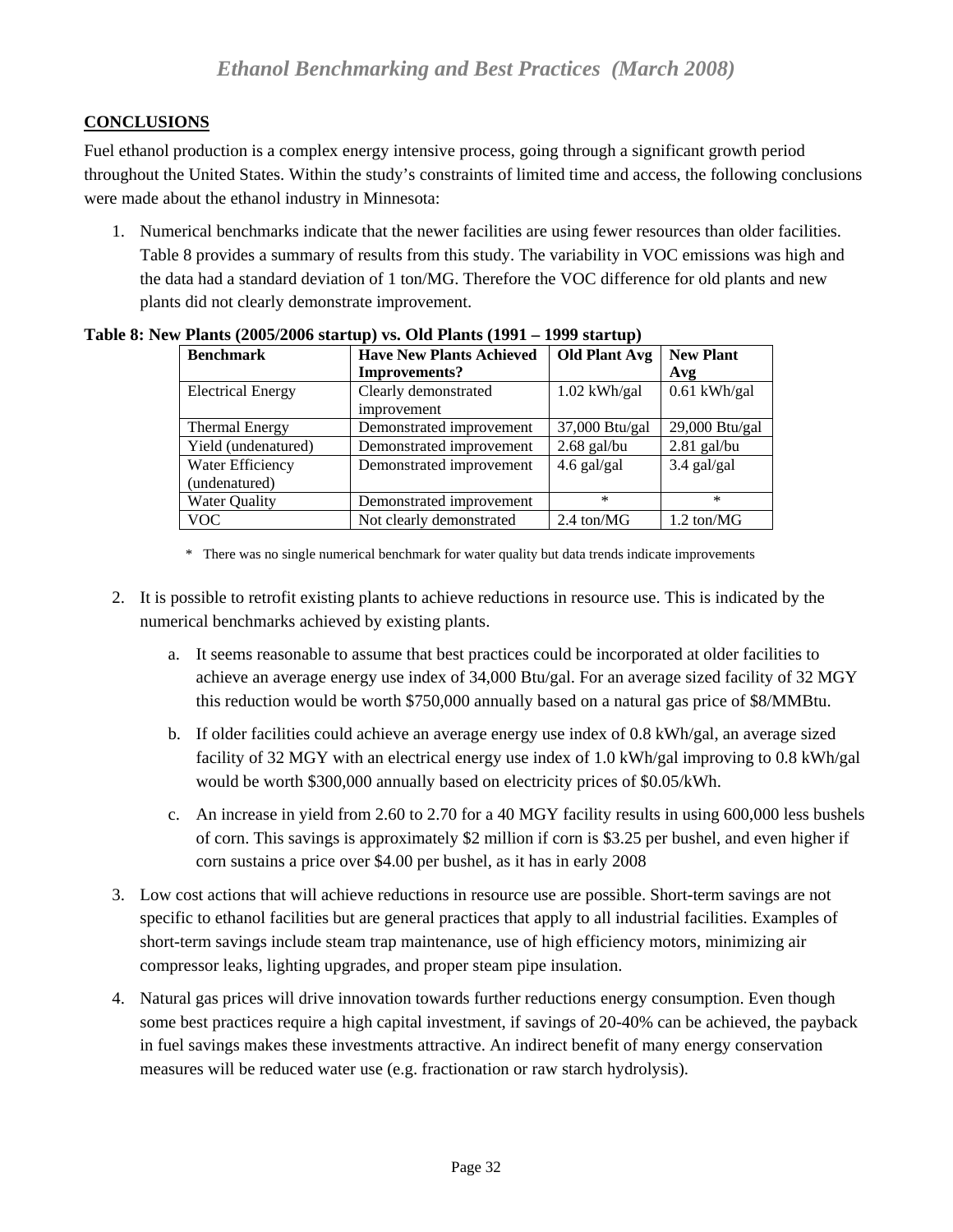- <span id="page-32-0"></span>5. Improvements in water quality are being driven by the MPCA's regulatory process. Regulatory oversight has increased as permits get renewed, which should reduce water quality impacts from facilities. Although ground water used in ethanol plants is often of poor quality due to high concentration of TDS, increasing TDS impacts were not foreseen during the initial permitting of ethanol facilities and may be related to increased rates of recycling. Facilities are being required to improve the capabilities of their water treatment processes. Modifying ethanol plants to include treatment for wastewater will be considered the cost of doing business.
- 6. Reductions in water use cannot be significantly improved by increasing water recycling, but must be dependent on reduced use or recovery of water evaporated in the process. If recycle rates are increased from current levels the concentrations of salts in the discharge water will increase above acceptable discharge levels for many receiving waters. Current TDS levels may already be above acceptable levels.
- 7. Generally newer and larger facilities should be more efficient, but some older or smaller facilities have been retrofitted and have efficiencies similar to new facilities. There are two older and smaller facilities that have thermal energy use indexes less than 34,000 Btu/gal. , only slightly above the level being guaranteed by new plant designers in 2007.

## **RECOMMENDATIONS**

The following recommendations are specific activities that MnTAP could take to assist the ethanol industry in Minnesota:

- 1. Support general energy or water efficiency programs related to operations and maintenance. These types of efforts should provide smaller efficiency gains, less than 5%. This could include utilizing existing tools provided by the agricultural research service to conduct process efficiency analysis or department of energy tools to optimize fan or pump operation. This could be supported by a MnTAP intern.
- 2. Pilot emerging technologies in plants that are willing to try them. This might include advances in leak detection instrumentation that could assist with LDAR programs. This might include water chemistry testing to pilot low phosphate water treatment chemicals or testing to treat discharge waters to remove salt concentrations and increase water recycling rates. This could be supported by a MnTAP intern.
- 3. Track best practices being demonstrated in single facilities to see if they can be retrofitted to existing plants or incorporated in new plants. Provide case studies on best practices being implemented in Minnesota facilities.
- 4. Continue benchmarking efforts and provide this data to the industry and public to increase general knowledge about the technical aspects of ethanol plant operation. Detailed benchmarking of the plant process may provide additional indications of specific opportunities for improvements.
- 5. Provide resources on the MnTAP web page to promote energy conservation or pollution prevention efforts at ethanol facilities.